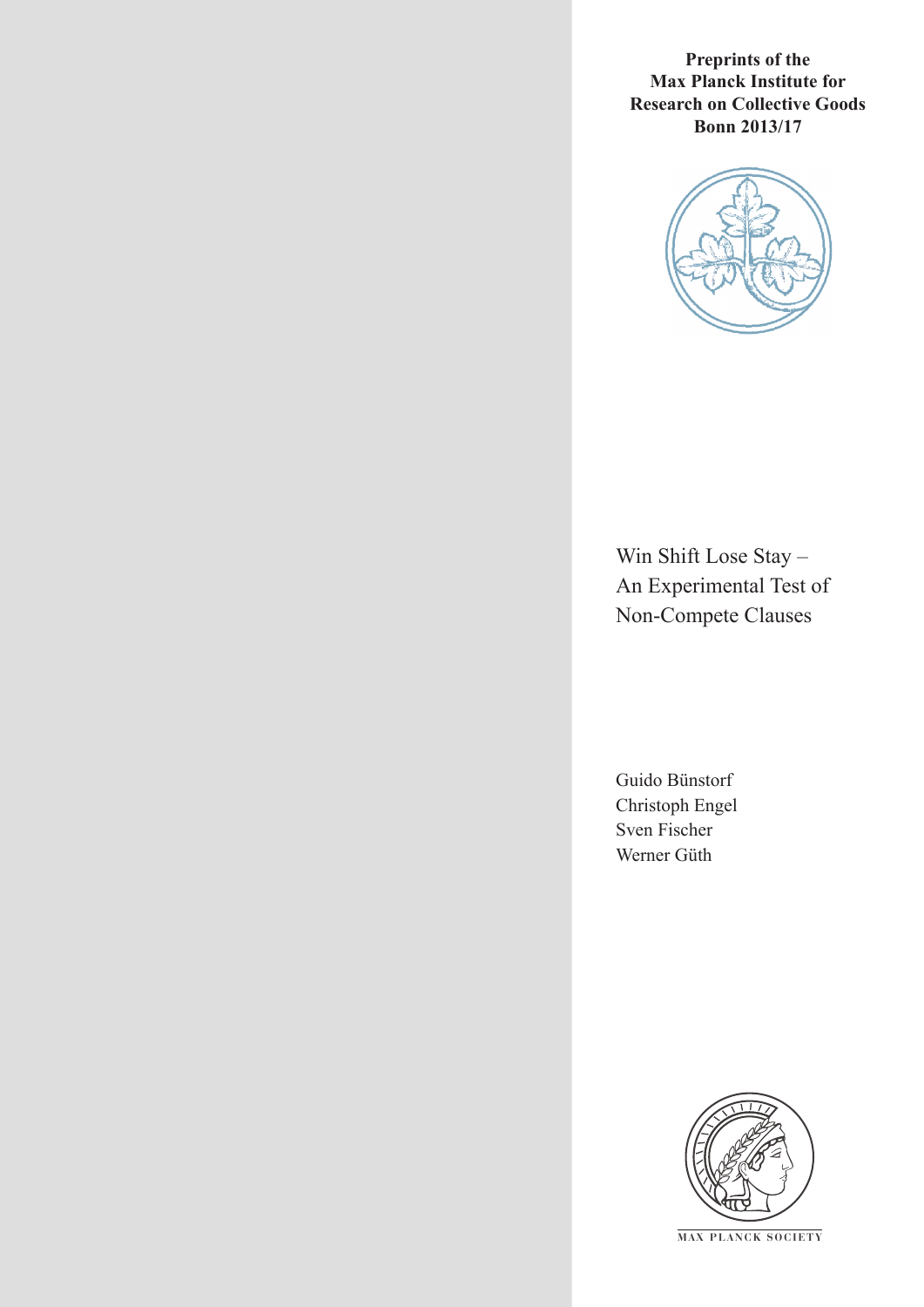

# **Win Shift Lose Stay – An Experimental Test of Non-Compete Clauses**

Guido Bünstorf / Christoph Engel / Sven Fischer / Werner Güth

September 2013

Max Planck Institute for Research on Collective Goods, Kurt-Schumacher-Str. 10, D-53113 Bonn http://www.coll.mpg.de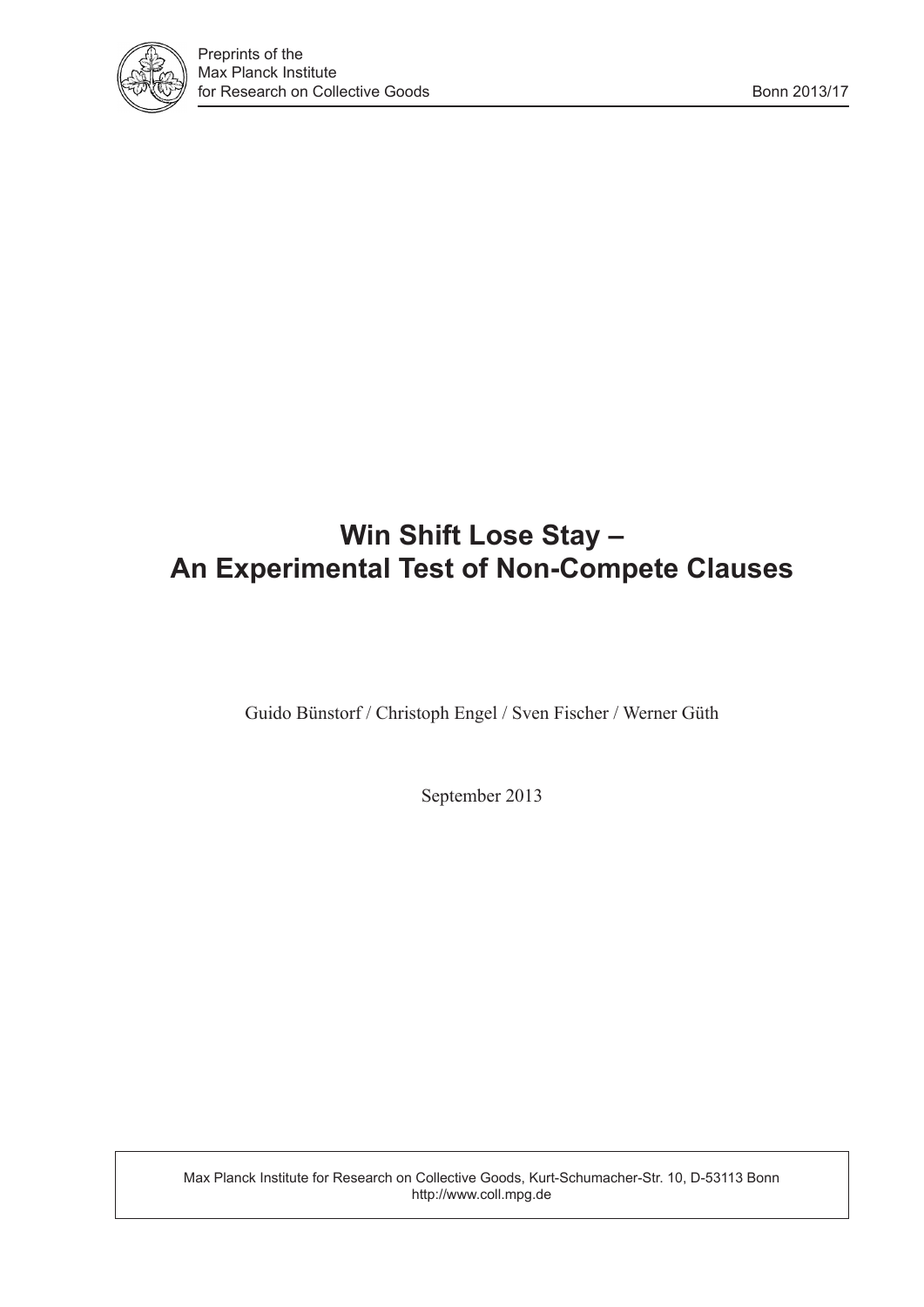## Win Shift Lose Stay - An Experimental Test of Non-Compete Clauses

Guido Bünstorf<sup>∗</sup> Christoph Engel<sup>†</sup> Sven Fischer<sup>†‡</sup> Werner Güth<sup>‡</sup>

September 19, 2013

We experimentally test the effect of enforceable non-compete clauses on working efforts. The employee can invest into the probability of making a profitable innovation. After a successful innovation (Win) the employee may want to leave the firm (Shift) whereas after an innovation failure (Lose) he may remain (Stay) . In the treatments with non-compete clause, but not in the baseline, the employer can prevent successful innovators from leaving the firm. With standard preferences, effort should be lower if the worker cannot leave the firm, except if compulsory compensation for having to stay is very high. By contrast we find no reduction in effort even if compensation is low. Employers anticipate the incentive problem and pay a higher wage which employees reciprocate by higher effort.

Keywords: labor relations, non compete clause, non compete covenant, reciprocity, fairness [JEL: L51, D21, J33, J38]

#### 1. Introduction

Divorce is a messy affair, not only for couples. If an employee, or a trade agent for that matter, leaves her former principal, often acrimony is no less acute. Agents accuse principals of not having honored their efforts and suppressed their pioneering spirit. They invoke their human right to take up another position, or set up their own business. Principals, in turn, accuse agents of stealing customers, of appropriating human capital the principal has paid for, or of copying product or process innovations. If innovation is protected by effective intellectual property rights, the principal need not be concerned.

<sup>∗</sup>University of Kassel, Nora-Platiel-Strasse 5, D-34109 Kassel, Germany, buenstorf@uni-kassel.de

<sup>†</sup>Max Planck Institute for Research on Collective Goods, Kurt Schumacher Str. 10, 53113 Bonn, Germany, engel@coll.mpg.de; Sven Fischer: fischer@coll.mpg.de

<sup>‡</sup>Max Planck Institute of Economics, Kahlaische Str. 10, 07745 Jena, Germany, gueth@econ.mpg.de; Sven Fischer: fischer@econ.mpg.de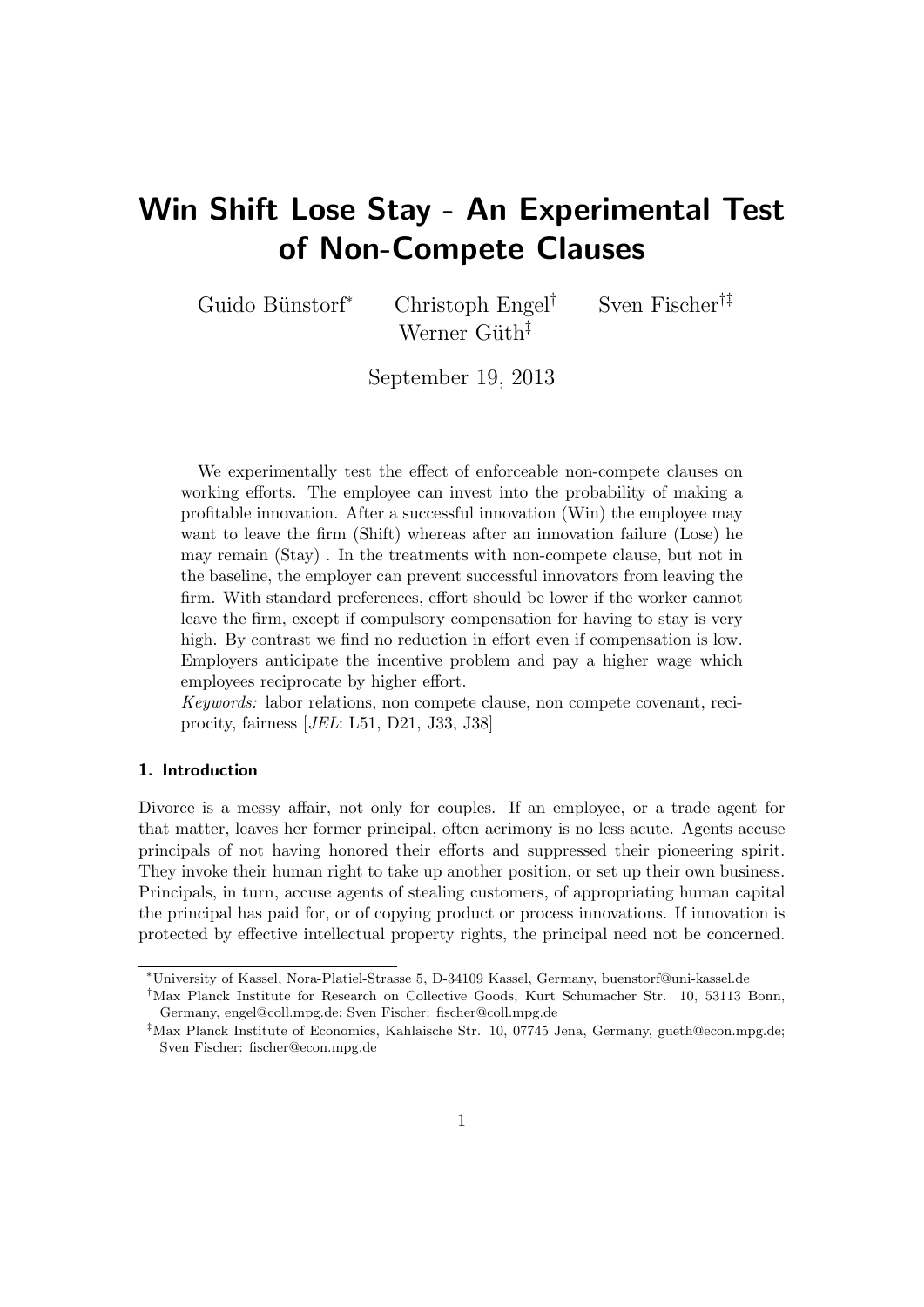Yet often the product or process rely on tacit knowledge. Or the firm has legitimate reasons to keep the innovation as a trade secret rather than seek a patent or rely on their copyright.

Prevoyant employers try to protect themselves by a covenant preventing the employee from competing in the same or related industry, in case employment ends. Legal orders all over the world, and in the U.S. specifically, treat such covenants in very different ways [\(Ingram,](#page-22-0) [2002\)](#page-22-0). Some states simply prohibit them, like California (Cal. Bus. & Prof. Code § 16660), North Dakota (N.D. Cent. Code 9-08-06), and historically Michigan, where the respective provision (Mich. Comp. Laws 445.761) was repealed in 1985 as part of a broader antitrust reform [\(Marx et al.,](#page-22-1) [2009\)](#page-22-1). Most jurisdictions, however, apply a rule of reason and investigate how onerous the constraint is for the agent, and how legitimate the reasons are for the principal (for detail, see [Ingram,](#page-22-0) [2002\)](#page-22-0). Frequently, the ban on competition is limited in time, e.g. for two years, and in space, e.g. to the state where the firm is established. Similar to the U.S., the laws on non-compete clauses (NCCs) differ across European countries.

Contracts between producers and independent sales agents give rise to a structurally equivalent problem. In practical terms, the distinction between a sales agent who is an employee, and a sales agent who legally is a firm, but just works for a single seller, is a very small one. The distinction is far more relevant in legal terms, particularly in the European Union, where contracts between producers and independent sales agents are subject to European antitrust law. In the EU, the ban on coordinating market behavior in principle not only covers horizontal constraints (i.e. cartels), but also vertical constraints (i.e. coordination between sellers and buyers). Since vertical constraints are much more likely to be normatively innocent, if not desirable, many of them are made legal per se by way of block exemption. Yet the pertinent regulation of the European Commission qualifies the exception to the ban. Covenants not to compete are illegal if their duration exceeds five years, or if the contracting partner promises not to manufacture, purchase or sell goods or services after the termination of the contract (Art. 5 (1) Commission Regulation No. 330/2010, OJ L 102/1).

A characteristic set of rules for non-compete clauses, which informs the setup of our model, is to be found in German law. Non-compete clauses are limited to a maximum of 2 years (§ 74 a I 3 HGB). They are valid only if the principal pays half of the yearly salary  $(\S$  74 II HGB).

The legal discourse is not all too specific about the rationale for allowing, prohibiting, or limiting covenants not to compete. A typical statement is to be found in a ruling of the German Supreme Court on Labor Affairs:

The legislator "recognizes the legitimate interest of the employer to rely on a covenant not to compete to protect herself against competition by her former employee and the resulting damage for the sustainability of her business. Yet the law in principle gives priority to the interest of the employee to decide upon her professional career after the termination of the employment relationship, and in particular to freely choose a new employer. This decision is in line with the constitutional protection of self-determination of employees,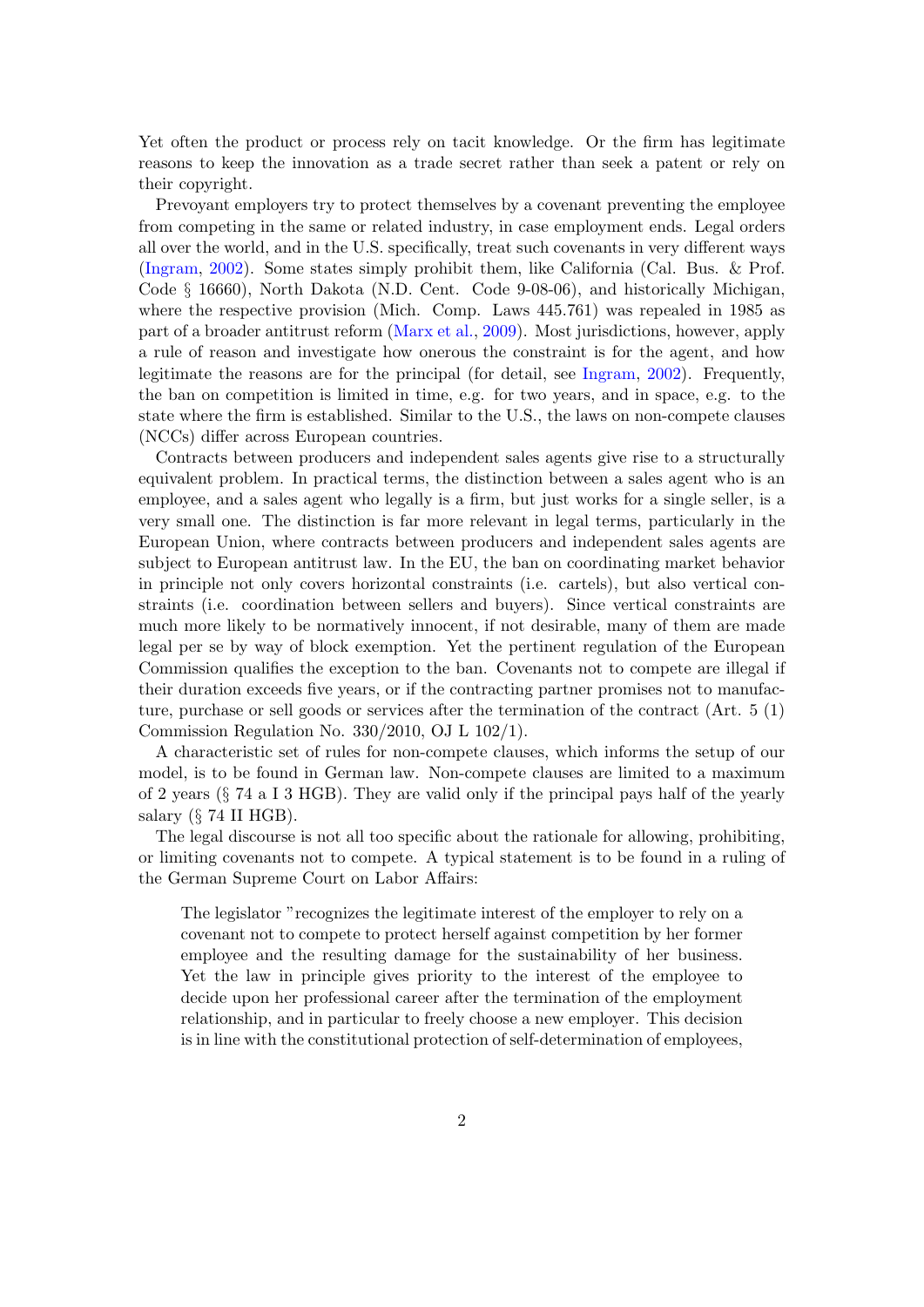as stipulated by Art. 12 I Basic Law" (BAG 15.6.1993, BAGE 73, 229).

The legal provision is thus understood to strike a balance. The employer may protect herself. But only within limits, and against (substantial) compensation. This is backward looking, distributional reasoning. In contrast, in this paper, we adopt a forward looking perspective.

In a forward looking perspective, three potential effects of non-compete clauses are relevant. First, if the principal is protected by a non-compete clause, this increases her incentives to make relation specific investments [\(Garmaise,](#page-22-2) [2011\)](#page-22-2). Second, noncompete clauses reduce labor mobility and thus welfare, and finally, non-compete clauses affect agents' effort. More specifically, as Kräkel and Sliwka [\(2009\)](#page-22-3) show, whenever the principal would like to impose a NCC, expected employee returns from innovation diminish and, thus, optimal effort. In this paper, we bracket the first two arguments and focus on the latter. We do so since the effects on effort are largely overlooked by the legal and public, as well as scholarly discourse. We give a quick overlook of the existing literature on non compete covenants in general in the following section.

The literature that directly speaks to our research question is very small. [Marx et al.](#page-22-1) [\(2009\)](#page-22-1) find no evidence suggesting that the Michigan reform decreased overall patenting rates (which could be seen as a proxy of employee effort) of the state's inventors, but more direct individual-level results are lacking. In the model by Kräkel and Sliwka [\(2009\)](#page-22-3), if an innovation occurs, an employer is ex-post always better off with a non-compete clause. However, ex-ante incentives for the worker to exert effort are higher without a clause due to the prospect of a high retention offer in case of a successful innovation. Thus, whether or not the employer would like to impose a non-compete clause depends on the relative importance of efforts. Kräkel and Sliwka (2009) rely on a fairly complex principal agent game and solve it assuming common knowledge of rationality based on (monetary) opportunism. Analyzing their model with other regarding and risk preferences renders the model very complex, e.g. when assuming that hey are only privately known.

Our research question is difficult to study in the field. Although in the United States of America, some states allow and others forbid non-compete clauses, these states crucially differ in other relevant legislature and industry structure. Moreover, in the real world, individual working efforts are not verifiable and success or failure of innovation is not clearly defined, especially in cases where non-compete clauses are most relevant. Suppose for example that a firm wants to keep an innovation a trade secret. This is an exemplary situation calling for the enforcement of a non-compete clause. Without a patent, it would be easy for an employee to make use of the knowledge she acquired. However, an outside researcher will never learn that an innovation actually was made. Similarly, wage and profit data, and compensation in case a non-compete clause is invoked, are also difficult to get hold of. Despite a possible loss of realism, we therefore study the effect of a non-compete clause under the more controlled conditions of the laboratory. To the best of our knowledge no such study has been done so far.

We translate the relationship between employer and employee into a simple sequential game, where we compare behavior in a Baseline without NCC to that in two treatments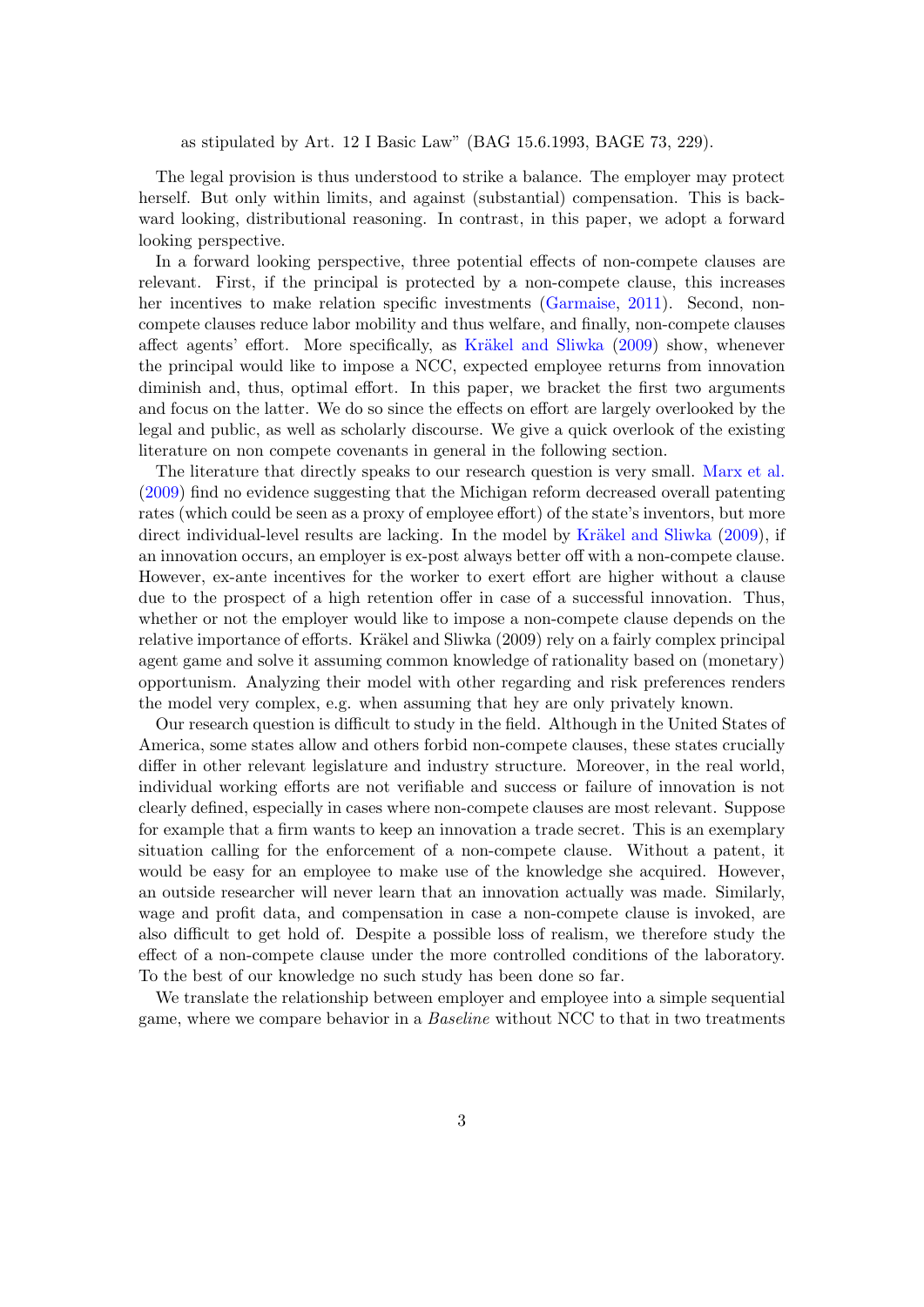with a NCC.<sup>1</sup> Two individuals are exogenously matched. The principal is free to set a positive wage. Knowing the wage, the agent decides how much effort to invest. The higher her effort the more likely a profitable innovation occurs. Her effort always remains private information. If the investment into the innovation is successful, the agent may leave the firm. Instead she can ask for a retention offer which the employer can only accept or reject. Our three games only differ in the outside option of this bargaining stage. If she leaves in the Baseline, both compete on the market and make a small profit. In this case, joint profits are substantially smaller than if she had stayed, as the employer loses her monopoly power. In the two treatments with NCC, the agent receives a commonly known and predefined compensation and is successfully prevented from competing on the market. In the High treatment, if renegotiations fail, her compensation is the same as the renegotiation outcome in the Baseline under the standard assumptions of selfishness and common knowledge of rationality. In the Low treatment, her compensation is considerably below this benchmark. By making sure that the two treatments and the Baseline only differ in one respect, namely the outside option in the renegotiation stage, we can directly compare behavior between these different settings.

If we make standard assumptions, effort and profits are the same in the Baseline and in treatment High, but lower in treatment Low. However, if it is possible that principals hold other regarding preferences, incentives to invest effort are reduced in the *Baseline* since the agent cannot be sure to extract the entire rent from the principal. We therefore predict that effort is highest in the treatment with High compensation, followed by the Baseline and treatment Low. If the principal expects the agent to be loss averse, she pays a positive wage. Assuming reciprocal agents, the principal also pays a positive wage if she wants to induce the agent to exert higher effort.

More specifically, in the Baseline we expect that the employer due to entitlement would be unwilling to accept that the agent reaps as much of the surplus as he possibly can. After all, the invention the agent wishes to exploit was made in the name of, and funded by, the firm. We, furthermore, assume that agents are reciprocal (and principals correctly anticipate), based on experimental evidence such as in the gift exchange or investment game (starting with [Fehr et al.](#page-22-4) [\(1993\)](#page-22-4) and [Berg et al.](#page-21-0) [\(1995\)](#page-21-0), for a survey, see [Cooper and Kagel](#page-21-1) [\(2013\)](#page-21-1)).

Our experiment yields a clear message: introducing a non-compete clause does not affect effort and therefore leaves success unaffected. This even holds if the legally mandated compensation is low in case the clause is enforced. In this case employers pay a higher upfront wage which, like in a gift exchange game, increases effort. We observe strong reciprocal patterns not only on behalf of wages and effort, but also in how renegotiation demands depend on received wages and invested effort.

In our setting, enforcing non-compete clauses is efficiency enhancing. If mandated compensation is low, employers win and employees do not lose. If mandated compensation is high, employees win and employers do not lose. There is no significant effect on innovation success.

<sup>1</sup>Allowing the principal to endogenously impose a NCC may reveal that the principal does not trust his agent. This is avoided by exogenously imposing it.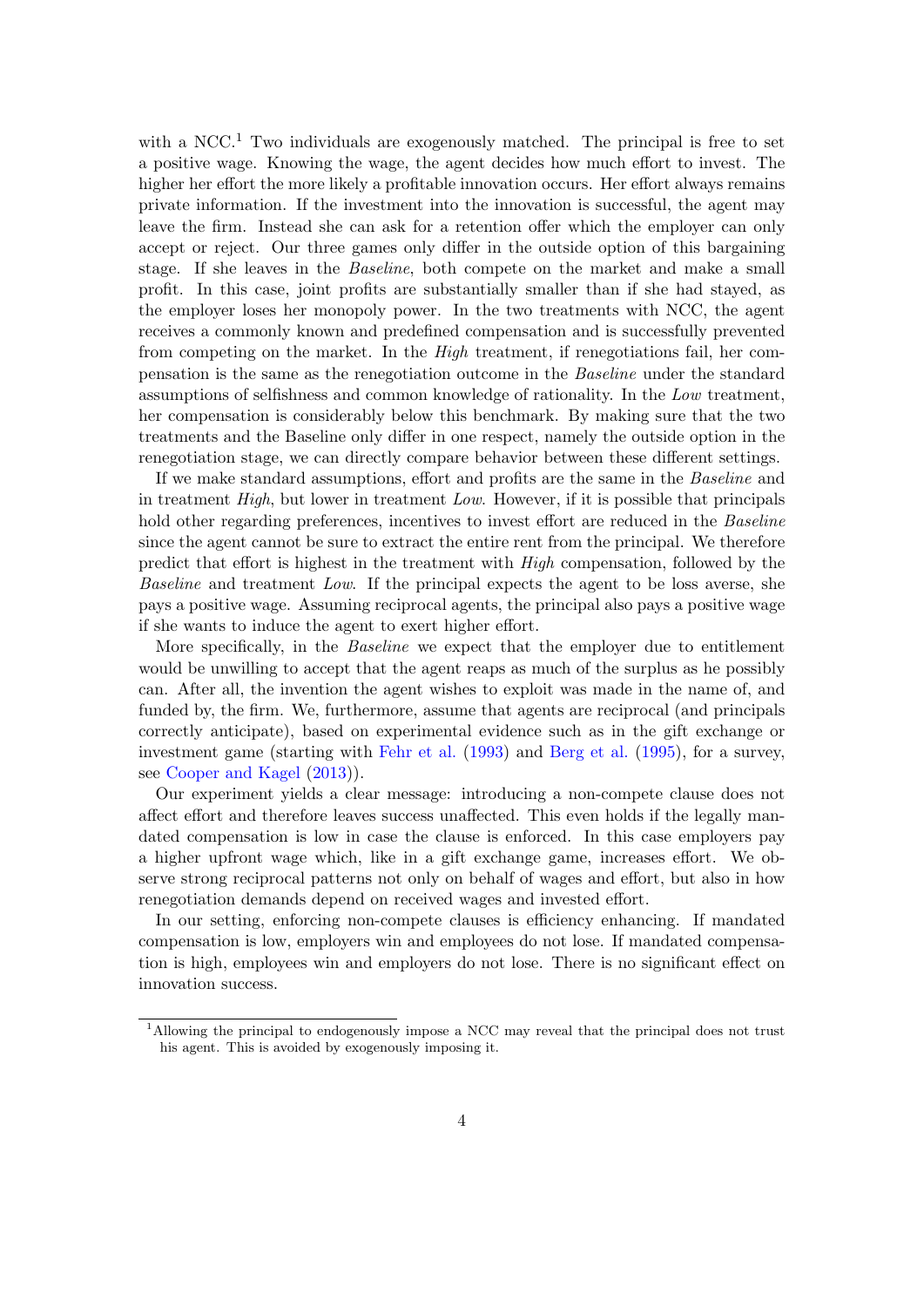Choosing a policy it is not the same as introducing or abolishing it. Legal reform affects experienced actors. To see in which ways experience matters, we expose participants to a regime change. For the parties involved, abolishing the enforcement of non-compete clauses has clear adverse effects. Whether compensation is high or low, total profit is reduced. Yet effort increases if the clause is no longer enforced and if, previously, compensation was low. The effect of newly introducing non-compete clauses is less pronounced. There is only a small positive effect on total profit if compensation is high. Yet newly protecting non-compete clauses does definitely not have a detrimental effect.

The remainder of the paper is organized as follows: section [2](#page-6-0) gives a quick overview over related literature, section [3](#page-7-0) introduces the design of the experimental game. In section [4](#page-9-0) we make point predictions under standard assumptions and formulate our behavioral hypotheses, before we analyse our experimental data in section [5.](#page-12-0) Section [6](#page-19-0) concludes with a discussion of our main results and their external relevance.

#### <span id="page-6-0"></span>2. Other Related Literature

The literature has chiefly been interested in an effect of non-compete clauses that we bracket, the effect on labor mobility. [Gilson](#page-22-5) [\(1999\)](#page-22-5) first suggested that the nonenforceability of non-compete clauses enhanced labor mobility in California, which in turn may have contributed to Silicon Valley's development into being the world's leading high-technology cluster. This conjecture has motivated subsequent studies exploring the potential trade-off between employers' incentives to invest in employees' human capital formation and positive externalities emanating from the mobility of highly skilled workers and its repercussions on industrial dynamics [\(Fallick et al.,](#page-21-2) [2006;](#page-21-2) [Franco and](#page-22-6) [Mitchell,](#page-22-6) [2008\)](#page-22-6). Empirical research based on field data provides substantial (albeit indirect) evidence indicating that non-compete clauses are effective constraints to employee mobility. [Marx et al.](#page-22-1) [\(2009\)](#page-22-1) use patent data to study how the legal change in Michigan affected the likelihood of inventors switching employers within the state. Relative to other U.S. states where non-compete clauses remained illegal, Michigan experienced a significantly lower increase in intra-state inventor mobility after the reform of 1985. This finding is corroborated by geographic patterns of citations to U.S. university patents [\(Be](#page-21-3)[lenzon and Schankerman,](#page-21-3) [2012\)](#page-21-3). While U.S. state borders generally constrain knowledge flows (as measured by patent citations), the effect is significantly weaker for post-reform Michigan, suggesting a decrease in intra-state knowledge flows due to restricted employee mobility.

[Garmaise](#page-22-2) [\(2011\)](#page-22-2) studies effects of non-compete clauses on top-level executives of publicly traded U.S. firms. He shows that increased enforceability of non-compete clauses is associated with decreased rates of mobility and with lower, more salary based compensation. This is interpreted as supporting a model in which both employers and employees can make non-contractible human capital investments, and where the enforceability of non-compete clauses shifts incentives to invest into human capital from employees to employers.

Further results by [Stuart and Sorenson](#page-22-7) [\(2003\)](#page-22-7) for the U.S. biotechnology industry indicate that non-compete clauses also reduce rates of spin-off entrepreneurship. [Samila](#page-22-8)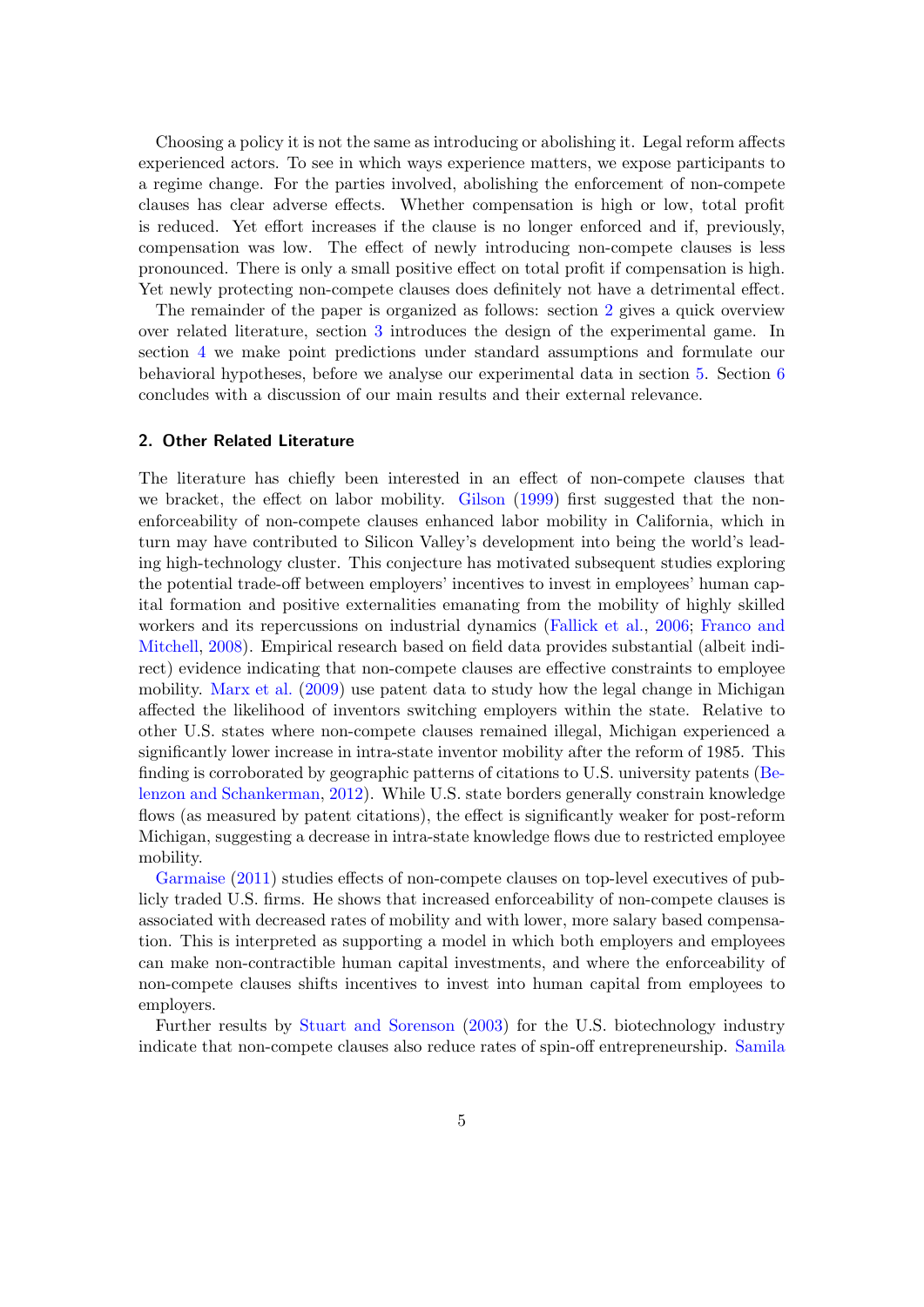[and Sorenson](#page-22-8) [\(2011\)](#page-22-8) likewise find that the regional availability of venture capital is more strongly associated with patent counts, new firm formation and employment growth in U.S. states where non-compete clauses are not enforceable. They attribute these results to spin-off entrepreneurship as well as positive effects of employee mobility on knowledge spillovers and the quality of employee-employer matching. A quantitative analysis of U.S. appellate courts' willingness to enforce non-compete clauses found two major reasons for granting protection: the employee had access to a confidential customer list, or to a trade secret. The narrower the temporal and the geographic scope of the clause, the more likely it was enforced. Public interest considerations were also relevant [\(Whitmore,](#page-23-0) [1989\)](#page-23-0).

#### <span id="page-7-0"></span>3. Design

In our experiment, an employer or principal P and an employee or agent A interact once. By way of illustration, in this section we look at and speak of innovation. Yet by analogy the design also captures a company's sales representative trying to enlarge its customer base. Our Baseline differs from typical experimental settings in labor economics in two respects: first, whether higher effort of the agent increases the principal's profit is uncertain; second, if effort leads to success, there is renegotiation between the parties. The first feature captures the random nature of innovation and, furthermore, keeps effort private information. The second feature addresses the bargaining power of a successful employee who, in the absence of a non-compete clause, may not be prevented from taking the new knowledge to another employer, or to set up her own business.

Specifically, at the beginning of the game, P unilaterally chooses wage  $w \in [0, W]$ . We thus abstract from hiring competition and assume that the parties have already entered an employment contract. Knowing w, agent A chooses effort  $e \in [1, E]$ ; thus at least minimum effort is enforceable. Nature decides whether the innovation is successful with minimum enort is enforceable. Nature decides whether the innovation is successful with<br>probability  $p = \sqrt{e}/\rho$ , with  $\rho > \sqrt{E}$ . If the innovation is not successful, the game ends and payoffs are  $V_P = \pi - w$  for P, and  $V_A = w - e$  for A, where  $\pi$  represents market profit without the innovation. If the innovation is successful, both can renegotiate. A can ask for a retention offer  $v \in [0, \Pi]$ . P may only accept or reject. This ultimatum-power of A reflects that, in the absence of a non-compete clause, the employee is free to leave the firm and to exploit the innovation. Π is market profit given the innovation was successful and there is no competition, which is why we assume  $\pi < \Pi$ . If P accepts, payoffs are  $V_P = \Pi - w - v$  and  $V_A = w + v - e$ . If P rejects, A leaves the firm and competes with P in the market. Payoffs then equal  $V_P = \alpha \Pi - w$  and  $V_A = \alpha \Pi + w - e$ , with  $\alpha < 1/2$ capturing the difference between monopoly and market competition.

We have two treatments with an exogenously imposed non-compete clause. These two differ in the amount k that A receives in compensation. This amount is either  $Low$  or High. If the innovation fails, the game does not differ from the Baseline. If the innovation is successful, the renegotiation protocol remains the same. The only difference is in the payoffs if renegotiations fail which now are given by  $V_P = \Pi - w - k$  and  $V_A = w + k - e$ .

In view of the multiple parameters a systematic analysis of the effects when varying them, for example individually, seems futile. Instead we focus on the crucial parameter k, the compulsory compensation under a NCC. For the other parameters wee would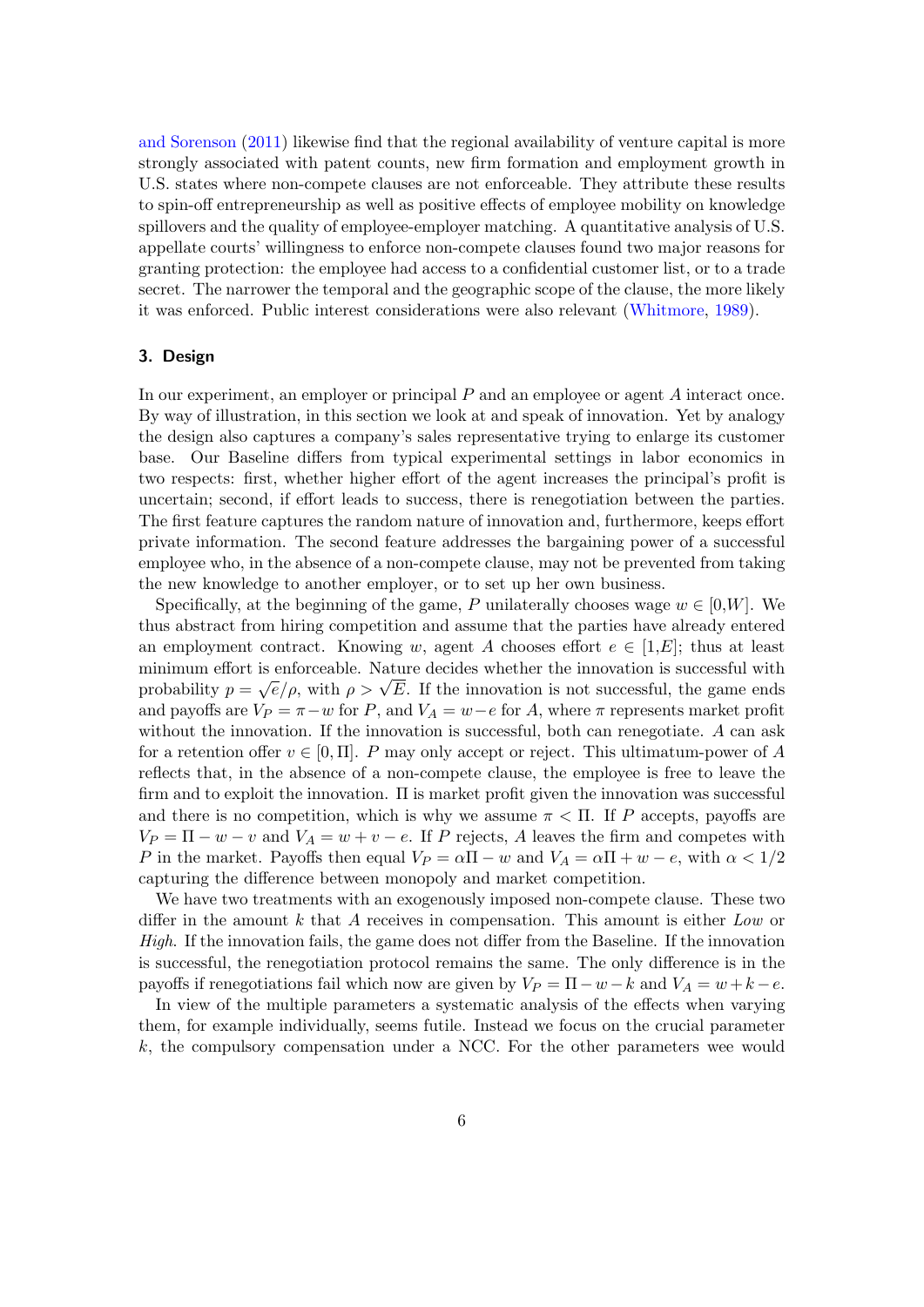

Figure 1: Timeline of the Experimental Game

expect similar qualitative effects as for the benchmark, based on common opportunism.

To investigate whether effects are stable over time, participants play the stage game eight announced times with varying partners. Roles are kept constant throughout and rematching is done under a stranger protocol. We assign participants to matching groups of 16 (8 P and 8 A), but do not tell them that matching groups are limited. This procedure guarantees independent observations, without inducing participants to second guess group composition (see, for example [Charness,](#page-21-4) [2000;](#page-21-4) [Montero et al.,](#page-22-9) [2008\)](#page-22-9). If there is a non-compete clause, from period to period compensation  $k$  alternates between being Low or High. Between matching groups, we counterbalance compensation in the first period (with a non-compete clause).

In the interest of investigating the effects of a regime change, after the end of period 8 there is a surprise restart.<sup>2</sup> Participants who played the *Baseline* in the first phase are now assigned to an environment with an enforceable non-compete clause, and randomly determined size of compensation. Participants who were in a context with a non-compete clause now play the Baseline. The second phase of the experiment also lasts eight announced periods. Roles and, unbeknownst to participants, matching groups are kept constant throughout.

The experiment was conducted in the lab of the Max Planck Institute of Economics in Jena, Germany. The experiment was implemented in zTree [\(Fischbacher,](#page-22-10) [2007\)](#page-22-10). Participants were invited with the software ORSEE [\(Greiner,](#page-22-11) [2004\)](#page-22-11) and had to take a quiz to make sure they had understood the instructions. We had 256 student participants of various majors,  $46.39\%$  female, mean age 23.58. Participants on average earned  $\in 20.39$  $(26.44 \text{ USD})$ ,  $\in 22.46$  for principals and  $\in 18.38$  for agents The experiment lasted on average around two and a half hours, including admission and payment.

<sup>&</sup>lt;sup>2</sup>Participants know from the beginning that the experiment has several parts, but they do not know the design of future parts.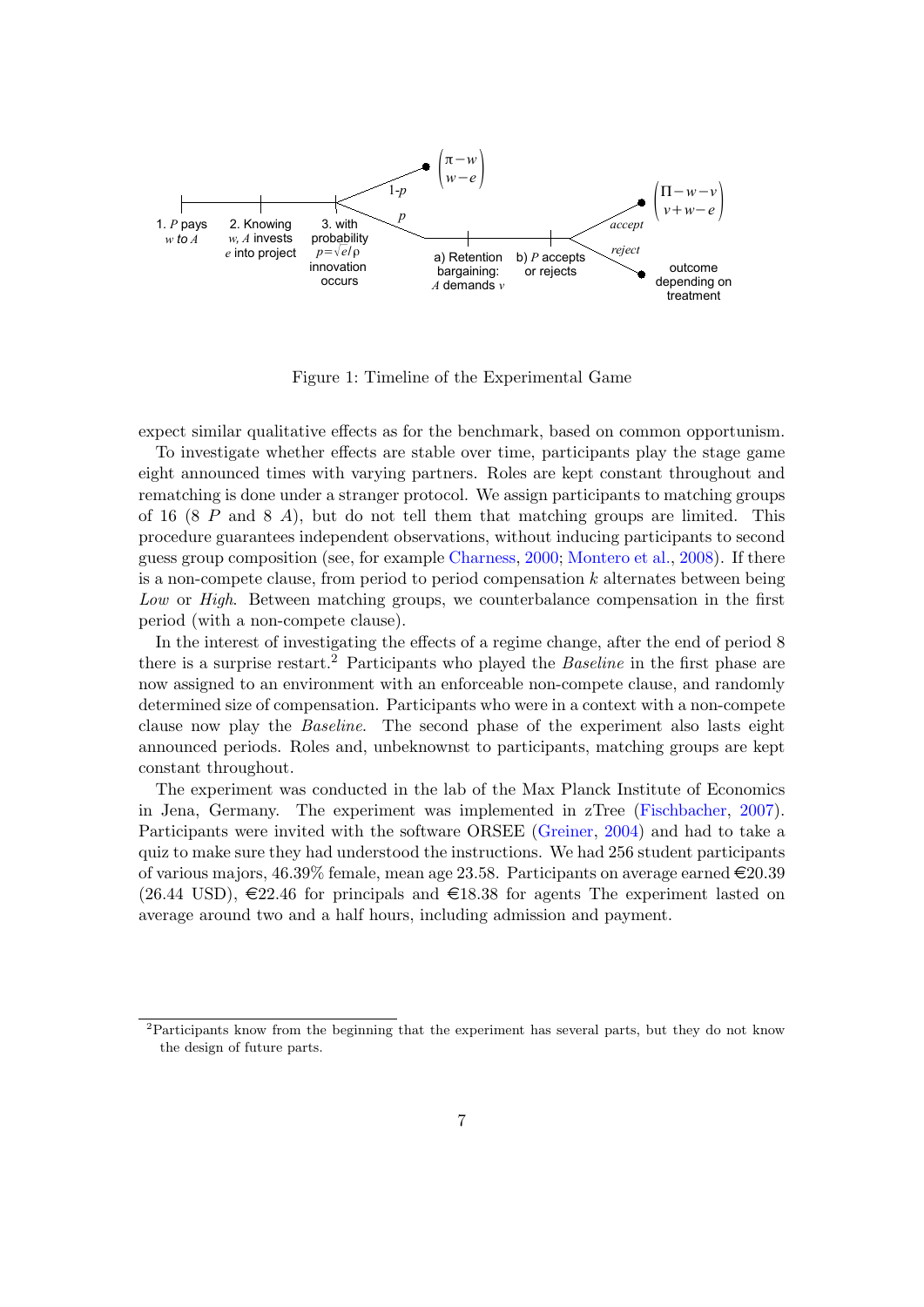#### <span id="page-9-0"></span>4. Hypotheses

Before we present our experiment in more detail we want to look closer at what behavior one may expect. We first derive predictions assuming rational participants who hold standard, opportunistic and risk neutral preferences, and that all of this is commonly known. We look for the unique sequentially rational equilibrium [\(Kreps and Wilson,](#page-22-12) [1982\)](#page-22-12). If the innovation is successful, P accepts if  $v < (1 - \alpha)\Pi$ . Consequently A demands  $v = (1 - \alpha)\Pi$  and expects to earn

<span id="page-9-1"></span>
$$
E[V_A] = \frac{\sqrt{e}}{\rho} (1 - \alpha)\Pi + w - e \tag{1}
$$

which she maximizes by investing (for relevant parameterizations) optimal effort<sup>3</sup>

$$
e^* = \frac{(1 - \alpha)^2 \Pi^2}{4\rho^2} \,. \tag{2}
$$

As the initial wage is merely a gift, the principal sets optimal wage  $w^* = 0$ .

The game has multiple other equilibria. For instance, the bargaining stage after a successful innovation has a continuum of equilibria, each characterized by A demanding some  $v^+$ , with  $\alpha \Pi < v^+ < (1 - \alpha)\Pi$ , and P accepting any  $v \leq v^+$ . There also exist equilibria with positive  $w^4$  Yet, none of these equilibria are sequentially rational. Still, this multiplicity of equilibria is an important characteristic of our game, as it reflects the often much more complex or even indetermined nature of real world interactions that motivate our study.

If there is a non-compete clause, the size of  $k$  affects  $P$ 's willingness to accept  $v$ . She accepts any  $v \leq k$ , and rejects otherwise. This means that  $(1 - \alpha)\Pi$  in [\(1\)](#page-9-1) is replaced by  $k$  and, thus, optimal effort changes to

$$
e^* = \frac{k^2}{4\rho^2} \ . \tag{3}
$$

While higher  $k$  increases effort, it also reduces the profit of the principal in case of success. It is easy to show that the principal would see his expected return maximized for

$$
k_P^* = \frac{\Pi - \pi}{2} \tag{4}
$$

The agent on the other hand always prefers a larger k whereas efficiency is maximized for  $k = \Pi - \pi$ . The level of k is therefore critical for predictions. However, there are some natural limits. Whenever  $k$  exceeds what the agent could at most demand in the absence of a NCC, then the principal would never invoke the NCC and rather pay the employee

<sup>&</sup>lt;sup>3</sup>Our parametrization guarantees  $0 < e^* < E$ .

<sup>&</sup>lt;sup>4</sup>Suppose, for example, that A exerts optimal effort  $e^*$ , demands some  $v > (1 - \alpha)\Pi$  if  $w < w^+$ , and  $v = (1 - \alpha)\Pi$  if  $w \geq w^+$ . Then P pays  $w^+$ , accepts if  $v \leq (1 - \alpha)\Pi$ , and rejects otherwise. This strategy profile constitutes an equilibrium as unilateral deviation leaves both with at most as much as before.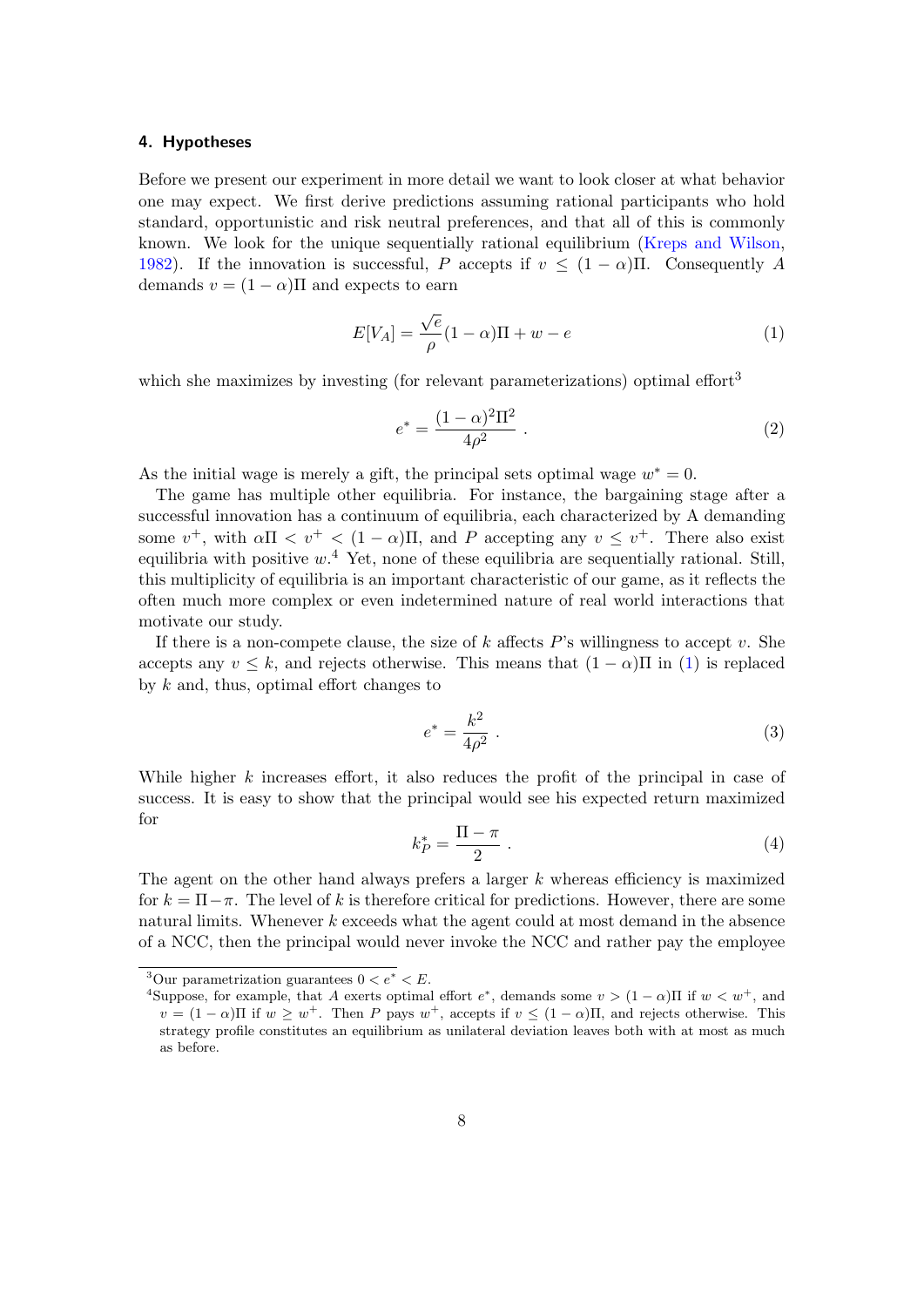to stay in the firm. Thus a legal requirement of a very large  $k$  is equivalent to the absence of a NCC. On the other hand, a very small  $k$  is likely to be unconstitutional in societies that grant fundamental human rights to workers. A denial of freedom of movement and choice of employment can only be ruled constitutional if it is compensated adequately.

These two natural limits define our parametrization. We compare two very different levels of compensation k. In the treatment with a  $High$  compensation, in the unique sequentially rational equilibrium, the principal only just prefers the non-compete clause rather than A leaving the firm, i.e.  $k \leq (1-\alpha)\Pi$ . Furthermore, A invests the same effort as in the Baseline. In the treatment with a Low statuary compensation on the other hand, the agent expects to earn about a third of what he could earn in the Baseline without NCC. It is unlikely that any lower compensation requirement could withstand legal challenge. Furthermore, a lower  $k$  is not in the interest of the economy, as the resulting equilibrium effort is substantially lower.

More specifically, in the experiment, we set  $\Pi = 18,000, \pi = 4,000, E = 6,000, \rho = 100,$  $\alpha = 1/3$ ,  $k_{Low} = 7,000$ , and  $k_{High} = 12,000$ . These parameters fulfill a further condition that makes our experiment meaningful: Incentives to exert effort are suboptimal since  $\pi < \alpha \Pi$ . Treatment High represents the highest possible relevant level of k, whereas in treatment Low we use a lower boundary. Table [1](#page-11-0) shows the resulting point predictions under the standard assumptions. This setup and parameterization leads to the following predictions:

<span id="page-10-0"></span>Prediction 1 If all agents are rational, have opportunistic preferences and this is common knowledge, we expect

- a) zero wages
- b) less effort (and success) in treatment  $Low<sup>5</sup>$
- c) successful renegotiation, irrespective of treatment
- d) lower renegotiation demands v in treatment  $Low^5$
- e) lower total profit in  $Low^5$
- f) identical effort and outcomes in the Baseline and treatment High.

Under standard assumptions there are therefore no differences in outcomes between the Baseline and treatment High. Yet, based on existing experimental evidence we expect treatment differences due to social preferences and uncertainty about them. More specifically, the retention bargaining stage may have multiple equilibria, with the one above also satisfying sequential rationality. As already indicated in the Introduction we expect different other regarding concerns of principal and agent. Whereas the former is more fairness concerned, the latter is more driven by reciprocity concerns. A small chance of the principal holding non-opportunistic preferences suffices to introduce strategic uncertainty and render other equilibria focal, equilibria with less payoff for the

<sup>5</sup>Compared to the other settings.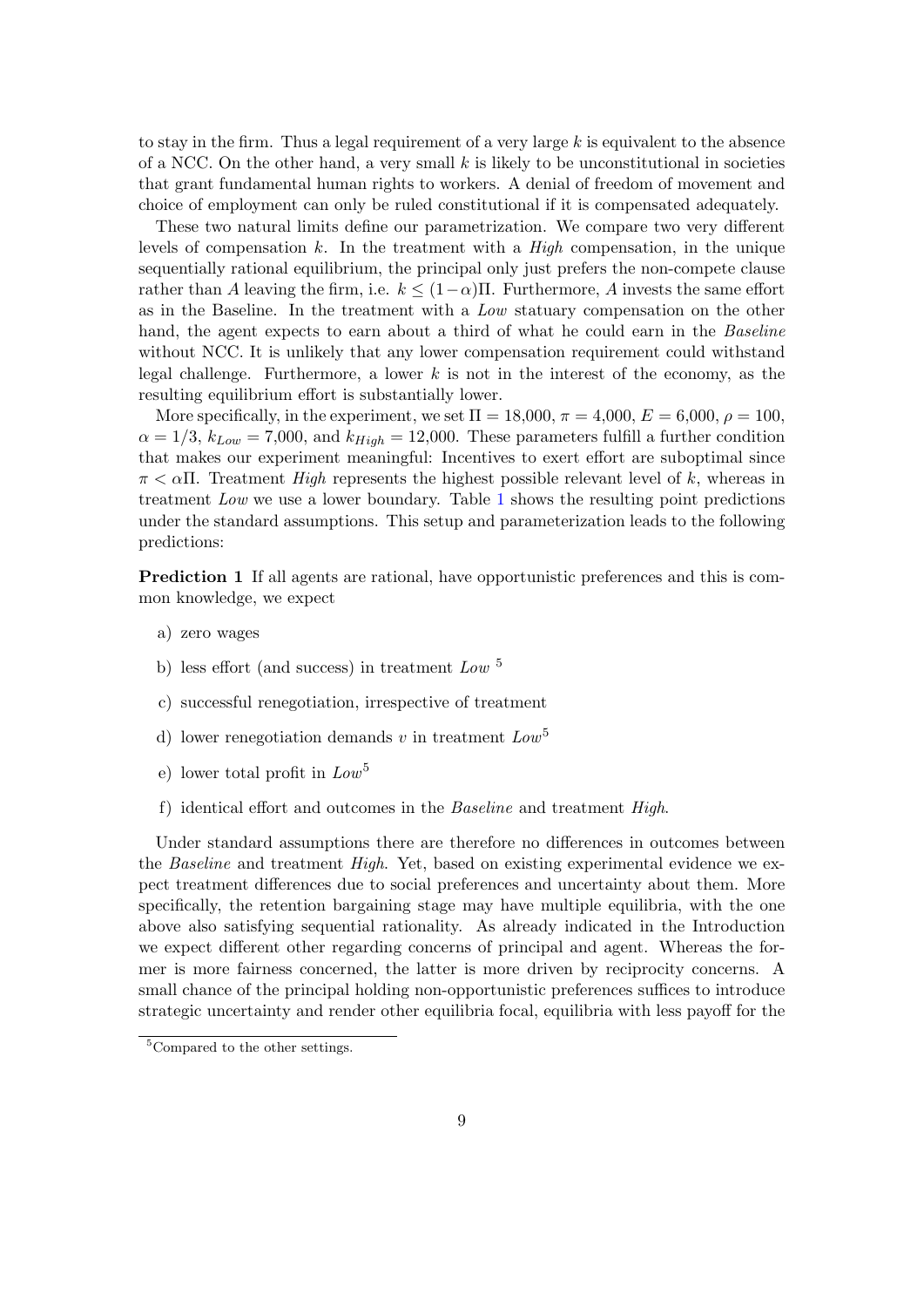<span id="page-11-0"></span>

|                     | Baseline | Low          | High          |
|---------------------|----------|--------------|---------------|
| $e^*$               | 3,600    | 1,225        | 3,600         |
| $\mathcal{p}$       | 0.60     | 0.35         | 0.60          |
| $\boldsymbol{\eta}$ | 12,000   | $\geq 7,000$ | $\geq$ 12,000 |
| $V_A$ success       | 8,400    | 5,775        | 8,400         |
| $V_A$ failure       | $-3,600$ | $-1,225$     | $-3,600$      |
| $E[V_A]$            | 3,600    | 1,225        | 3,600         |
| $V_{P\ success}$    | 6,000    | 11,000       | 6,000         |
| $V_{P \ failure}$   | 4,000    | 4,000        | 4,000         |
| $E[V_P]$            | 5,200    | 6,450        | 5,200         |
| $E[V_A]+E[V_P]$     | 8,800    | 7,675        | 8,800         |

Table 1: Point Predictions Assuming Standard Preferences

agent.<sup>6</sup> In response, the agent will reduce effort, compared to the benchmark assuming preferences to be common knowledge.<sup>7</sup> By contrast, in the *High* treatment the agent expects the same amount as the one predicted in the *Baseline*, this time, however, with certainty due to an exogenous rule. Thus, incentives to invest effort are lower in the Baseline than in treatment High.

Hypothesis 1 When principals hold social preferences, in comparison to the benchmark solutions,

- a) agents make lower demands in the renegotiation in the Baseline
- b) agents invest less effort in the Baseline
- <span id="page-11-1"></span>c) Principals reject high demands in the renegotiation stage.

and, furthermore,

Hypothesis 2 Agents invest less effort in the Baseline than in treatment High.

In equilibrium, wage  $w$  is zero. For a series of reasons, principals might want to pay a positive wage. Two reasons hold irrespective of treatment. With any positive investment  $e$ , the agent makes a loss if the innovation fails.<sup>8</sup> Principals could also hope that agents reciprocate a high wage by higher effort, as for example in gift exchange experiments (for an overview see [Brandts and Charness](#page-21-5) [2004\)](#page-21-5).

 $6$ See experimental results on ultimatum bargaining as, for example, summarized in [Camerer](#page-21-6) [\(2003\)](#page-21-6).

<sup>7</sup>Note that if a selfish principal could ex ante restrict the agent's bargaining power, he would like to do so, as the increase in payoff in case of success outweighs the loss in effort.

<sup>8</sup>Loss aversion (see [Tversky and Kahneman,](#page-22-13) [1992\)](#page-22-13) could therefore deter agents from investing optimal effort. A positive wage (partly) insures the agent against the risk of loss.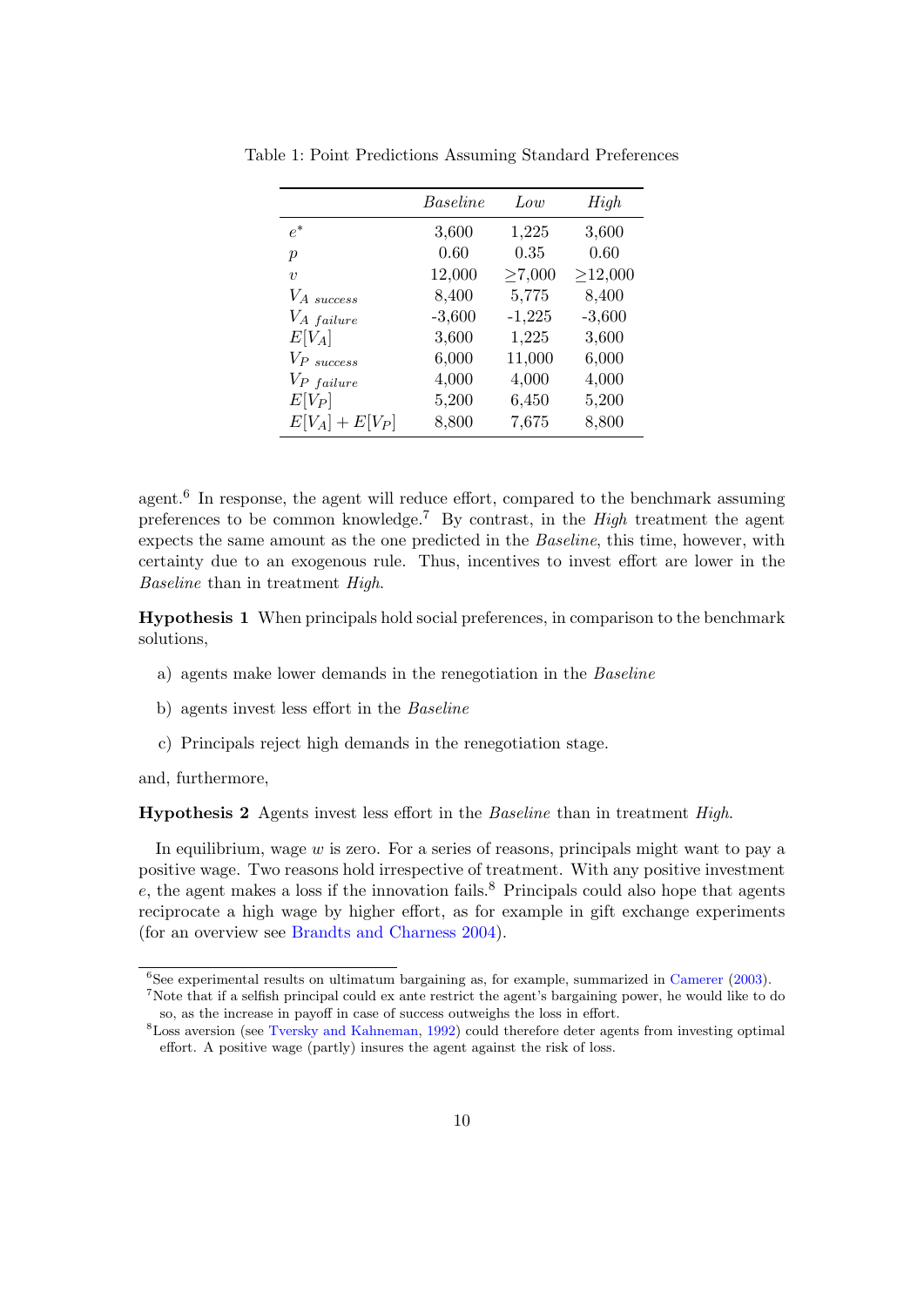The gift exchange motive is independent of variations in treatment or  $k$ . The problem of loss aversion, however is stronger in the Baseline and treatment High where optimal effort, and therefore possible losses, are higher than in Low. This suggests

Hypothesis 3 Due to reciprocity and (expected) loss aversion (of the agent),

- <span id="page-12-1"></span>a) Principals pay positive wages
- b) Principals pay lower wages in the Low treatment
- <span id="page-12-2"></span>c) Effort increases in the wage.

However, in treatment Low there is another possible effect. A fair minded principal may want to signal her willingness to concede more to the agent in case of a successful innovation in order to induce higher effort. Thus, by paying a high wage, she induces effort in two ways. First via creating positive reciprocity and second by indicating that effort will pay off. While it is unclear whether the previous effect from hypothesis [3b](#page-12-1) outweighs this positive effect or not, we alternatively expect

Hypothesis 4 A fair minded principal can signal her intention to leave more to the agent in case of a successful innovation by paying a high  $w$ . Contradicting hypothesis [3b](#page-12-1) we therefore expect higher wages  $w$  in treatment  $Low$  than according to the benchmark.

Finally, it is possible that agents also show positive reciprocity in the renegotiation stage.

Hypothesis 5 Agents behave reciprocally in the renegotiation stage and demand less the higher the wage.

#### <span id="page-12-0"></span>5. Results

We first report treatment effects from the initial eight periods, before we take a closer look at dynamics. We thus first compare outcomes for participants who have not had experiences with the opposite regime. From a policy perspective, this is analogous to comparing two jurisdictions, one that honors non-compete clauses, and another where they are illegal. Since our experiment has been triggered by the ongoing policy debate over the desirability of non-compete clauses, we organize results by their policy relevance. Unless mentioned otherwise we rely on a significance threshold of 5% throughout the following analysis.

#### 5.1. Effort and Wages

Ultimately, policymakers will be most interested in total welfare. For society at large, the most important concern is that non-compete clauses might stifle agent effort and thereby reduce innovation. The left barplot in Figure [2](#page-13-0) shows a first, striking finding. Against theoretical expectations, imposing a non-compete clause has no significant effect on effort. Effort in the *Baseline* does not differ significantly from that in either treatment,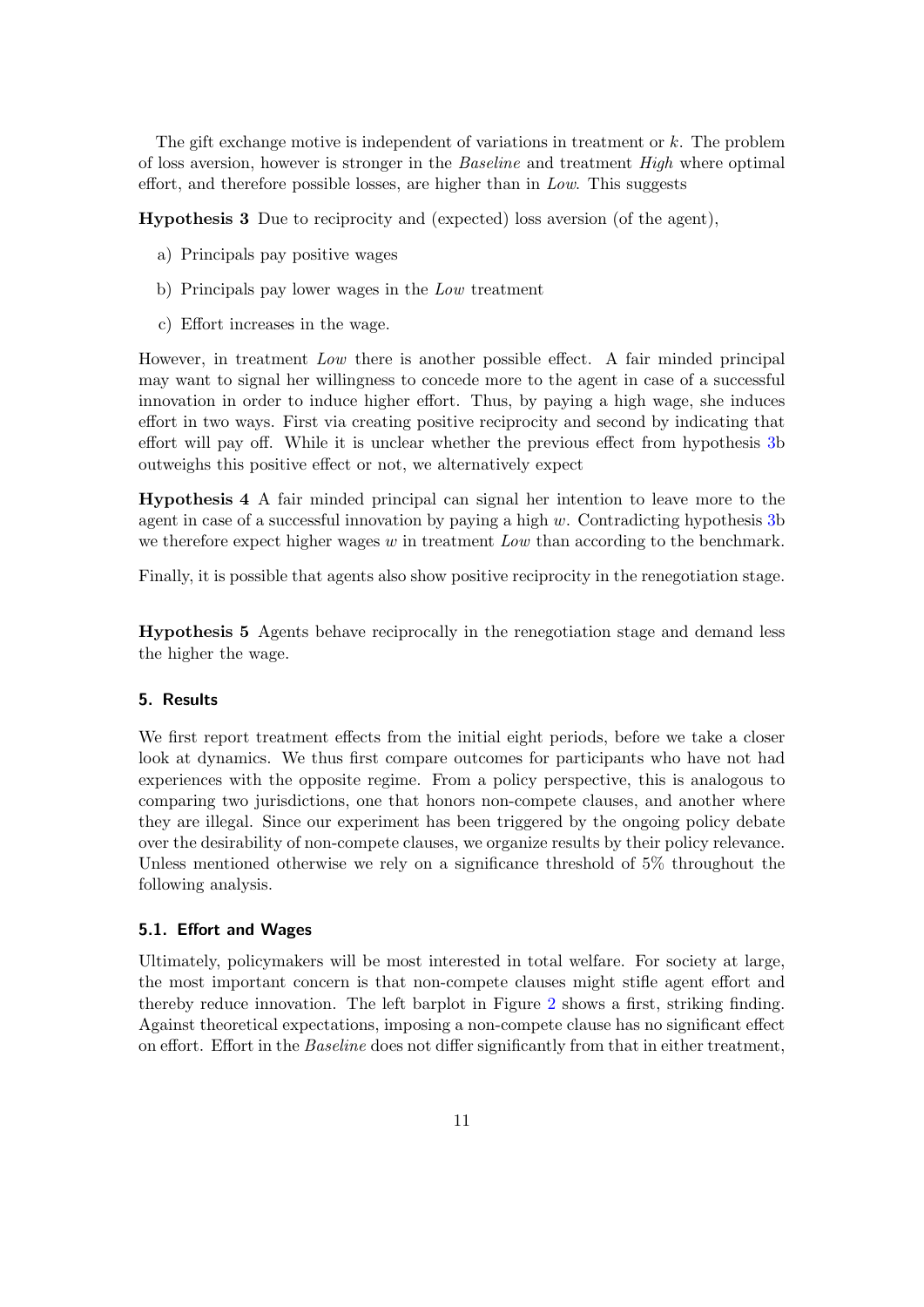

<span id="page-13-0"></span>Figure 2: Main Effects, Inexperienced Participants Note: Data from periods 1 to 8 only. 90% Confidence intervals based on distribution of matching group averages.

neither non-parametrically nor parametrically.<sup>9</sup> There is, however, some indication that effort in High is significantly higher than in  $Low$  (one-sided signed rank test:  $p = 0.0618$ , mixed effects panel estimation:  $p = 0.0716$ ). We therefore reject prediction [1b](#page-10-0) derived from standard theory and Hypothesis [2,](#page-11-1) predicting less effort in the Baseline.

Result 1 If agents are prevented from leaving the firm, this does neither increase nor reduce effort, even if compensation paid to agents is low.

A reason for this might be that agents focus on successful innovation and choose high effort to achieve a favorable outcome. How does actual effort compare to the benchmarks? Signrank tests over means of matching groups reject all point predictions. Effort is lower than predicted in the *Baseline* ( $N = 8$ ,  $p = .0499$ ) (confirming Hypothesis [3b](#page-12-1)) and in treatment High ( $N = 8$ ,  $p = .0499$ ), and it is higher than predicted in treatment Low  $(N = 8, p = .0177)$ . Also, in all three settings, effort is significantly below the efficient effort of 4900 tokens ( $p < .05$ ).

The next piece of explanation follows from the barplot of average wages in Figure [2.](#page-13-0) In the Baseline and in the two treatments, principals pay sizeable wages (signrank tests

<sup>9</sup>Unless mentioned otherwise, all non-parametric tests in this paper are based on the distribution of averages over all periods per matching group. For parametric estimations, we control for the panel structure by including a random effect per individual nested in a random effect on the group level. Unless mentioned otherwise all tests are two-sided.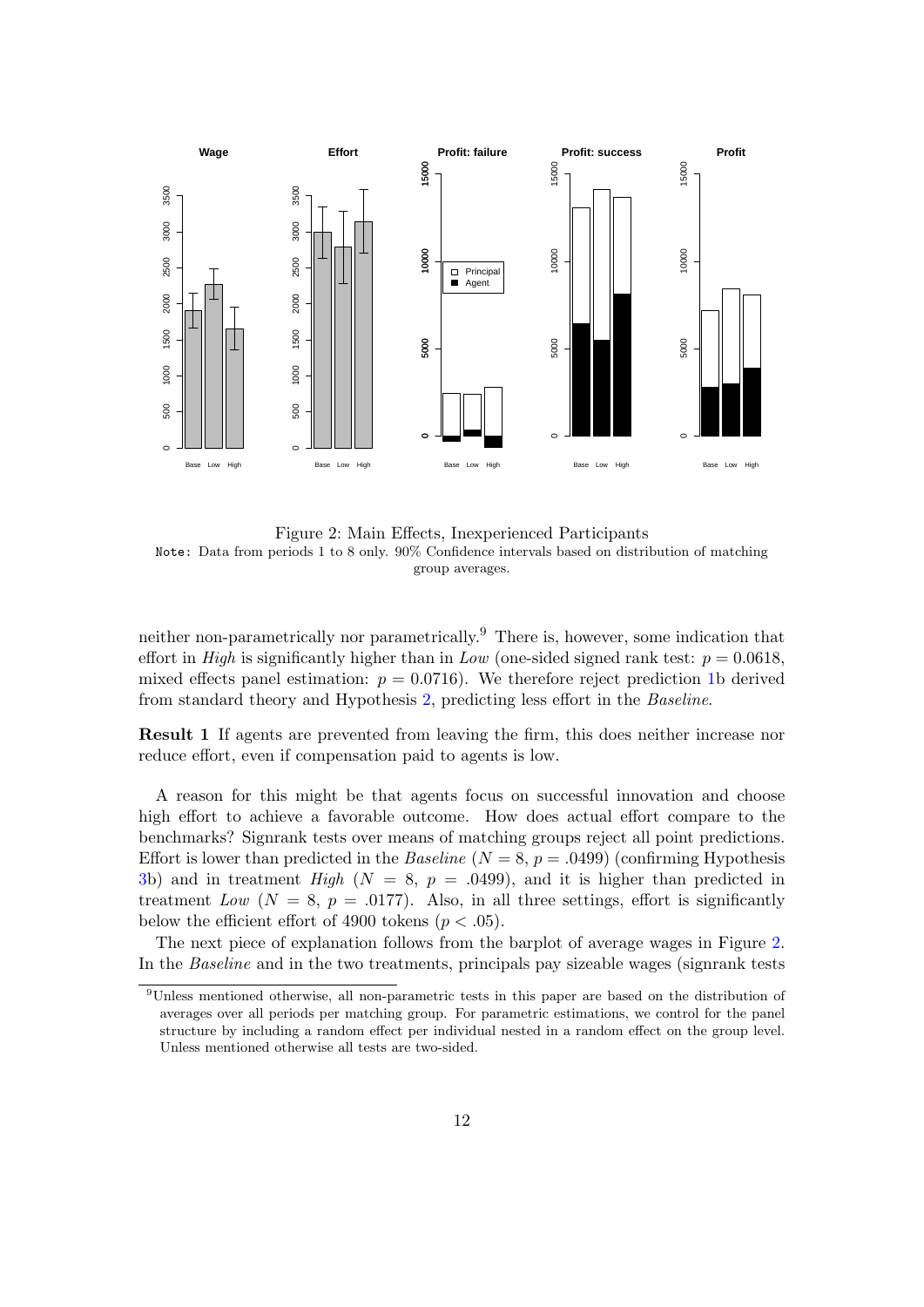reject the null hypothesis that wages are zero for all three settings at  $N = 8$ ,  $p = .0117$ . Yet wages are highest in the Low treatment (Mann Whitney test,  $N = 16$ , comparing *Baseline* with Low,  $p = .0587$ ; comparing Low with High,  $p = .0173$ ). By contrast, there is no significant difference in wages between the *Baseline* and *High* ( $p = .1415$ ).

In Hypothesis [3c](#page-12-1) we expected a positive correlation between wage and effort. The regression of Table [2](#page-14-0) shows that this is indeed the case. There is a strong, and significant, positive effect of the wage. Note the significant and strong interaction between wage and treatment Low. In treatment Low effort on average increases by 0.46 for every increase in w, which is an entire  $36\%$  higher than the 0.29 in the *Baseline*. Thus, agents react stronger to changes in the wage if they are in a weaker position. However note that, conditional on wages, effort in treatment Low is significantly lower than in the Baseline. This shows the critical role of the wage. Through paying a substantial wage, principals counteract the detrimental effect of Low compensation on effort (see also Hypothesis [4\)](#page-12-2).

<span id="page-14-0"></span>

| $_{\it effort}$    | coef.       | s.e.     |
|--------------------|-------------|----------|
| cons               | 2137.46***  | (248.61) |
| Low                | $-694.42**$ | (308.61) |
| High               | 185.51      | (294.29) |
| wage               | $0.29***$   | (0.039)  |
| $Low \times$ wage  | $0.17**$    | (0.068)  |
| $High \times$ wage | 0.02        | (0.065)  |
| N                  | 1024        |          |
| p model            | ${<}0.001$  |          |

Table 2: Effect of Wage on Effort, Inexperienced Participants

Note: Mixed effects linear ML estimation with random effect per subject nested in matching group effect. Data from periods 1 to 8 only. Regressions include control dummies for periods 2 to 8 (not reported).  $\binom{*}{p}$  < 0.1,  $\binom{*}{p}$  < 0.05,  $\binom{*}{p}$  < 0.01

Result 2 Principals pay positive wages. The higher the wage, the higher agents' effort. Wages are more effective in inducing effort if statutory compensation for success is Low.

We thus reject the first two statements of Prediction [1](#page-10-0) (zero wages throughout, less effort in treatment Low), based on the assumption of agents holding standard preferences. If we look at our more behavioral expectations, we find support for the first statement of Hypothesis [3](#page-12-1) (positive wages throughout) but reject the second (lower wages in Low). This latter rejection means we find support for the opposing Hypothesis [4:](#page-12-2) it appears that principals try to counter the low incentives to exert effort in treatment Low by paying higher wages. We argued that this works, as it signals the principal's intention to concede higher retention offers to the agent in case of success. Before we can make a concluding statement with respect to Hypothesis [4,](#page-12-2) however, we need to analyse the final bargaining stage.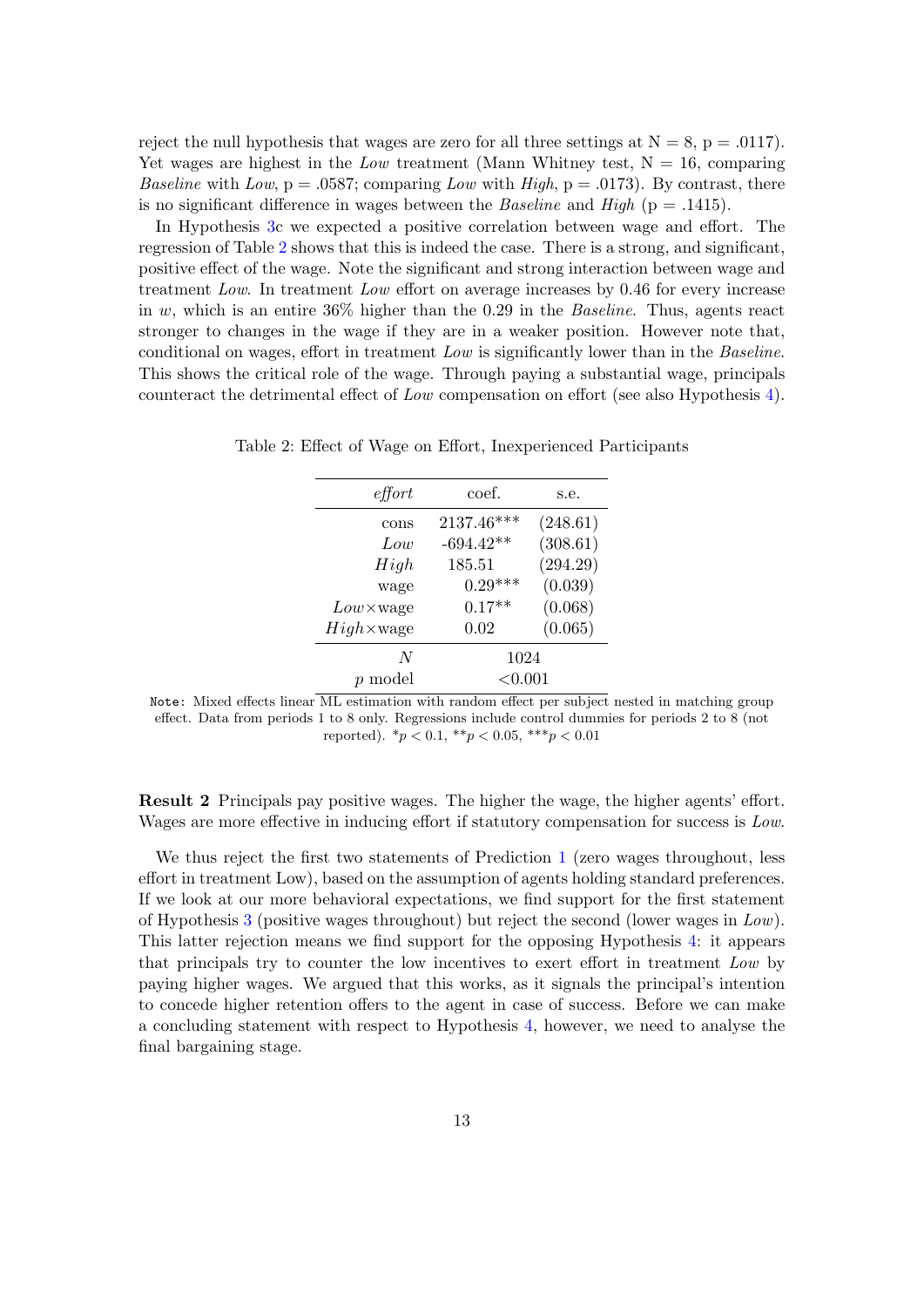#### 5.2. Final Payoffs

From a policy perspective, it is also relevant how total payoffs and their distribution are affected. Figure [2](#page-13-0) shows that total profits are highest in treatment Low, followed by High and the Baseline. All these differences are significant, Table [3](#page-15-0) summarizes the  $p$ -values from non-parametric tests.<sup>10</sup>

If we look at individual payoffs, the ranking becomes rather different. Principals earn considerably and significantly more in Low than in either High or the Baseline, where in turn they earn about the same. Agents on the other hand earn significantly more in High than in either Low or the Baseline, where in turn they earn about the same. As efforts did not differ significantly between the treatments and the Baseline, the reason for the worse performance of the latter must come from more conflict in the bargaining stage, something we will analyze in more detail later.

Result 3 Payoffs are higher in the treatments with NCC. Principals earn most when compensation is Low, agents when it is High.

|              | <i>Base</i> vs. Low | <i>Base</i> vs. <i>High Low</i> vs. <i>High</i> |        |
|--------------|---------------------|-------------------------------------------------|--------|
| Total Profit | 0.0754              | 0.0742                                          | 0.0929 |
| Agent        | 0.9164              | 0.0460                                          | 0.0173 |
| Principal    | 0.0157              | 0.7527                                          | 0.0117 |

<span id="page-15-0"></span>Table 3: Test Results for Comparisons of Profits

Note: Reported values are p-values from two-sided rank-sum tests (comparisons to Baseline) and signed-rank tests (Low vs. High).

Figure [2](#page-13-0) shows profits conditioned on success, treatment and role. Due to the high wages, agents make only small losses in the *Baseline* and in treatment *High* in case the innovation fails. For a Low compensation, wages are high enough to outweigh the losses on average. If the project fails, agents earn significantly more than predicted, and principals earn considerably less (sign-rank tests compared to prediction, all  $p \leq 0.0117$ ). This is yet another piece of evidence that through the wage, principals insure agents against the risk of project failure.

If the project is successful, in the Baseline agents earn significantly less than standard theory predicts, and principals earn significantly more. Effectively, the difference in earnings predicted by theory vanishes. If non-compete clauses are honored, agent earnings are not significantly different from theoretical predictions. Yet principals earn significantly less than predicted, irrespective of treatment (sign-rank tests compared to prediction, all  $p \leq 0.0687$ ).

 $10$ Note that these results are in line with our results on efforts. Total efficiency in the two treatments is entirely defined by effort.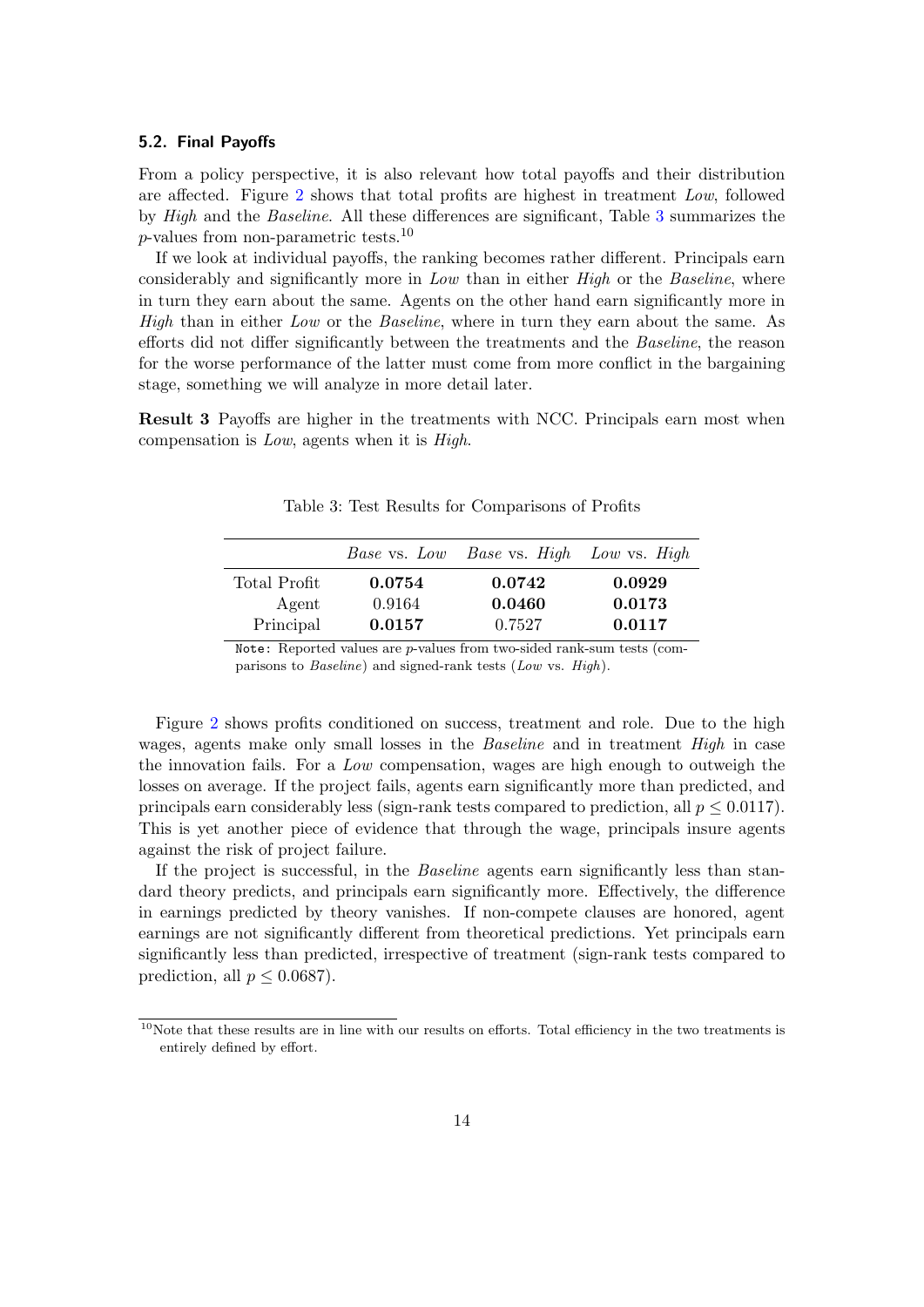

<span id="page-16-0"></span>Figure 3: Demands Note: Red line: theoretical prediction. Epanechnikov Kernel, bandwidth=400

<span id="page-16-1"></span>Figure 4: Demanded Share of Surplus Note: Epanechnikov Kernel, bandwidth=0.2

#### 5.3. Retention Bargaining

With the main issues of policy relevance being covered, let us now look into more detail how behaviour unfolds. The negotiation protocol gives agents ultimatum power, with outside options differing considerably between treatments. Only in the Baseline, agreement results in efficiency gains and the outside option is rather equal. In treatment Low the outside option favors the principal, and vice versa in *High*. Figure [3](#page-16-0) shows that in the Baseline agents make fairly cautious demands. Almost all of them are below the theoretical prediction of 12,000 tokens. By contrast, if there is a non-compete clause, the majority of agents demand more than the guaranteed compensation. Comparisons show that agents demand most in treatment High, and least in treatment Low.<sup>11</sup>

With respect to fairness concerns we need to look at how these demands compare to a benchmark. The most reasonable benchmark depends on the wage and invested effort. Figure [4](#page-16-1) shows the distributions of the shares of the entire surplus agents demand overall, i.e. taking into account the wage they already received and the invested effort. Remember that effort is private information and agents could use that to their advantage. However, strikingly in the Baseline and in treatment Low where the outside option is either relatively fair or the agent receives less in conflict, demanded shares are centered on the equal split and do not differ significantly from it according to signrank tests. In treatment High, however, where the agent is ahead if the principal rejects, demanded shares are considerably above 0.5 (signrank test,  $p=0.0089$ ) and significantly higher than in the other cases. We must also compare demanded shares with the benchmark cases. In the Baseline, shares are significantly smaller than the benchmark (signrank test p=0.0179) and in the treatments they are significantly larger (signrank test Low  $p=0.0059$ ; High  $p=0.0087$ ).

<sup>&</sup>lt;sup>11</sup>All treatment comparisons are significant: Baseline vs. Low, Mann Whitney,  $N = 16$ ,  $p = .0567$ ; Baseline vs. High,  $N = 16$ ,  $p = .0016$ ; Low vs. High, signrank test,  $N = 8$ ,  $p = .0117$ .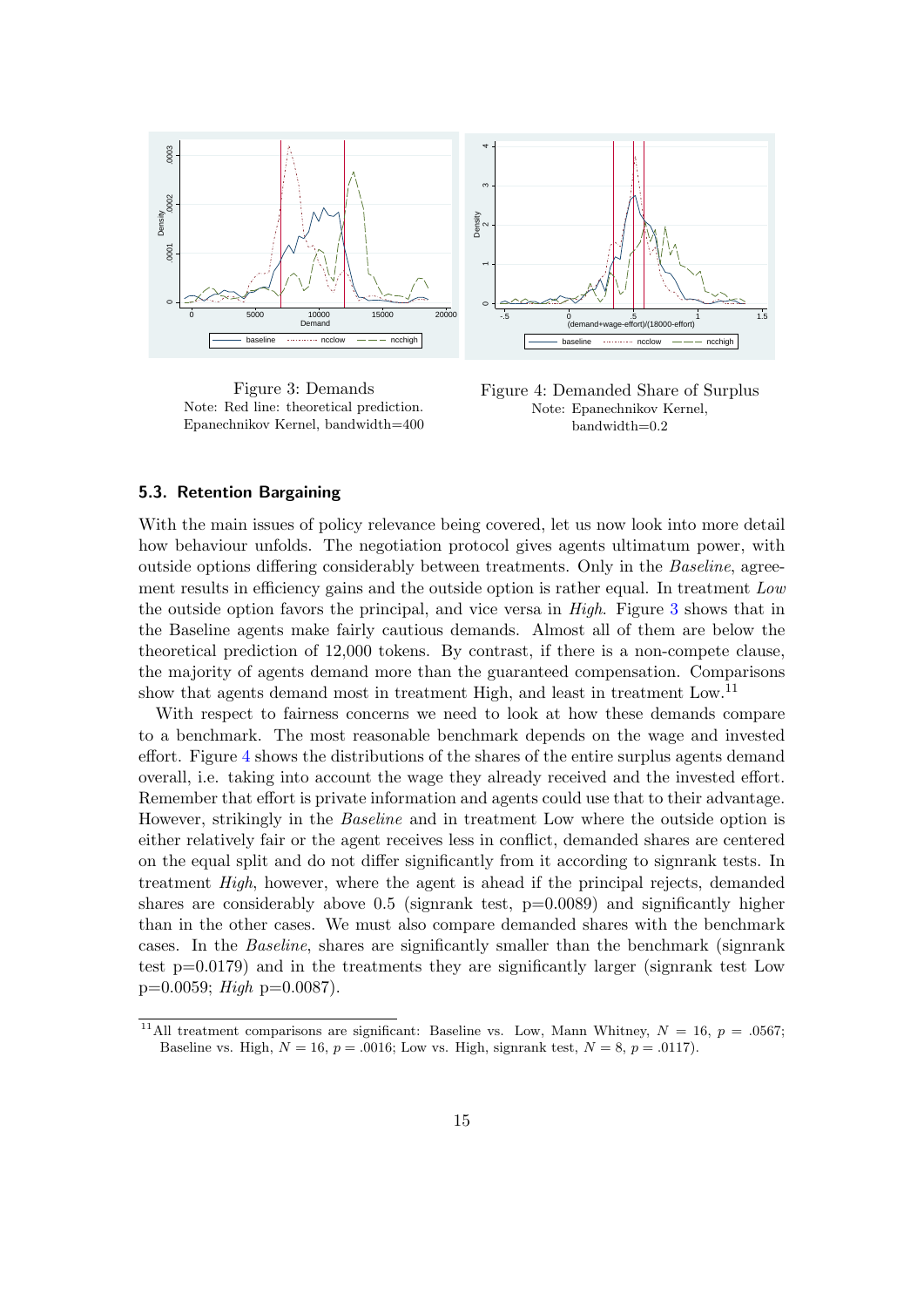**Result 4** Compared to equilibrium shares, agents demand less in the *Baseline* but more in the main treatments.

But how do final demands depend on the history of play? The regressions in Table [4](#page-17-0) show that demands of agents in case of success decrease in the wage they received. As model (2) shows, this effect is the same in all treatments including treatment Low (see also the joint hypothesis tests in the footnote of the table). Agents are not more sensitive to the size of the wage if the compensation scheme favors the principal. In all treatments, however, demands decrease in wage by significantly less than one (Wald tests,  $p < .001$ ).

<span id="page-17-0"></span>

| demand             | (1)          | (2)                  |
|--------------------|--------------|----------------------|
| Low                | $-781.641**$ | $-593.572$           |
| High               | 2152.843***  | 2101.854***          |
| wage               | $-0.246***$  | $-0.238**$           |
| $Low \times$ wage  |              | $-0.073$             |
| $High \times$ wage |              | 0.027                |
| cons               | 8021.256***  | 7987.925***          |
| all models:        |              | $N = 498; p < 0.001$ |

Table 4: Explaining Renegotiation Demands, Inexperienced Subjects

Note: Mixed effects linear ML estimation with random effect per subject nested in matching group effect. Data from periods 1 to 8 only. Regressions include control dummies for periods 2 to 8 (not reported).  $*p < 0.1, **p < 0.05, ***p < 0.01$ . Wald tests: Model (2): wage+Low×wage=0  $p = 0.020**;$ wage+ $High \times$ wage=0  $p = 0.067^*$ .

Result 5 Demands decline equally strong in the received wage in all three settings.

The threat of an efficiency loss in case of a rejection of  $v$  in the *Baseline* is reflected in the acceptance rates. With 89.36% considerably more renegotiation demands are accepted in the Baseline, compared to only 31.82% and 46.96% in the treatment with Low and High compensation, respectively. Both comparisons with the Baseline are significant (Mann Whitney,  $N = 16$ ,  $p = .0008$ ).

In Table [5](#page-18-0) we analyze the acceptance of renegotiation demands. Model (1) confirms our non-parametric result that overall acceptance in the treatments with NCC are significantly smaller.<sup>12</sup> As model (2) shows, these differences in the base rate of acceptance are due to differences in demands.<sup>13</sup> Acceptance decreases significantly in demands in

<sup>&</sup>lt;sup>12</sup>Furthermore, it is significantly smaller in *Low* (Wald test: *Low+High*=0,  $p < 0.0001$ ).

<sup>&</sup>lt;sup>13</sup>In model (2) the base rate of acceptance is equal in the two treatments (Wald test:  $Low+High=0$  $p = 0.9848$ .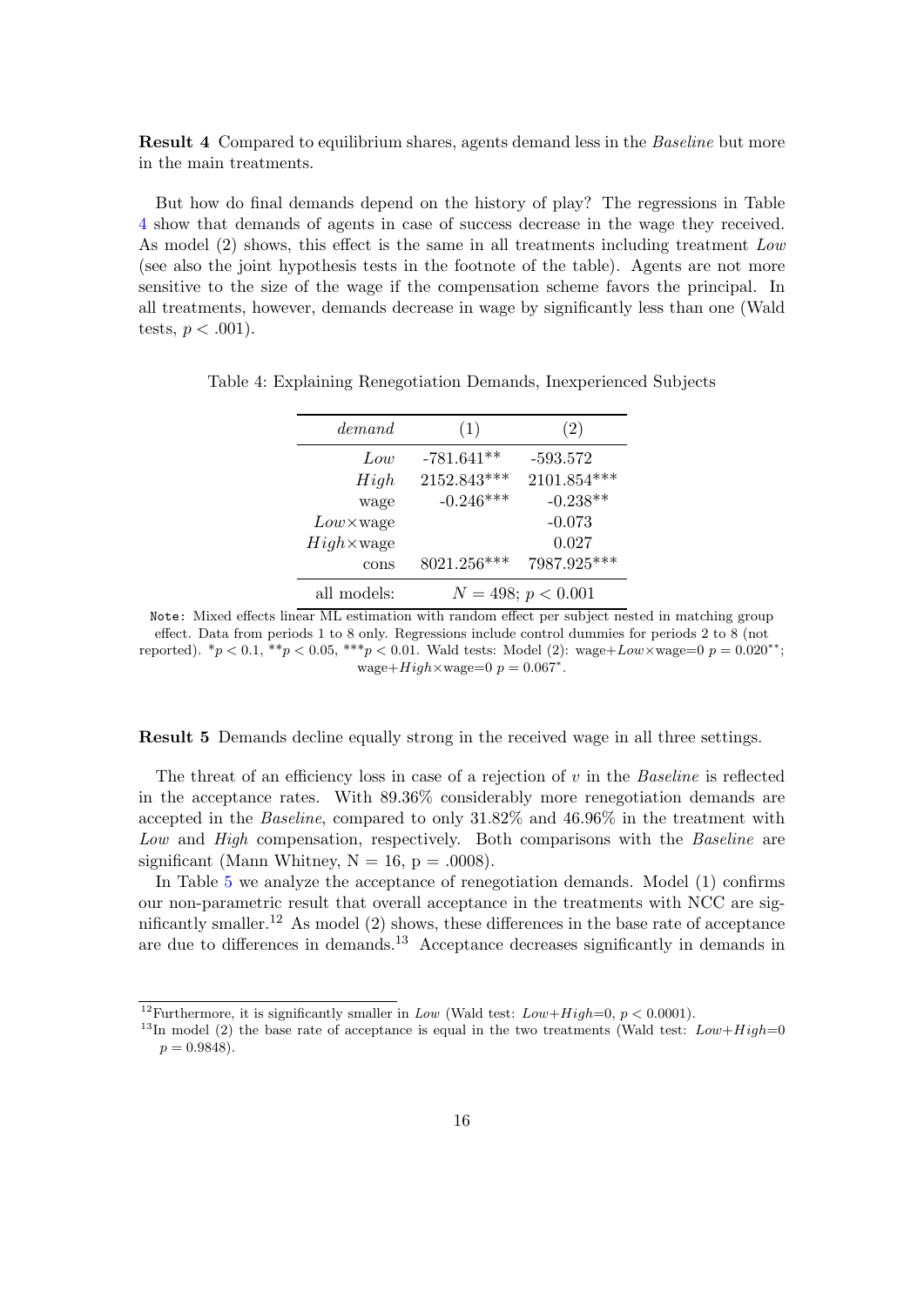<span id="page-18-0"></span>

| acceptance           | (1)         | (2)         |
|----------------------|-------------|-------------|
| Low                  | $-3.133***$ | 0.670       |
| High                 | $-2.444***$ | $-0.847$    |
| demand               |             | $-0.002***$ |
| <i>Low</i> ×demand   |             | $-0.001*$   |
| $High \times demand$ |             | $-18e-6$    |
| cons                 | $2.312***$  | 17.792***   |
| logN                 | 498         |             |
| model                | ${<}0.001$  |             |

Table 5: Explaining Acceptance, Inexperienced Subjects

Note: Mixed effects logit estimation with random effects on subjects nested in group effects. Model 2 includes dummies for periods 2 to 8 (not reported). Significance: \*\*\* $p < 0.01$ , \*\* $p < 0.05$ , \* $p < 0.10$ .

all settings, but in treatment  $Low$  it decreases stronger than in the  $Baseline<sup>.14</sup>$  This contradicts our expectation from hypothesis [4](#page-12-2) that principals are more willing to concede a higher payoff for the agent in treatment Low.

**Result 6** While principals pay higher wages in treatment Low (supporting hypothesis) [4\)](#page-12-2), they are not willing to concede more to the agent (contradicting it).

### 5.4. Path Dependence

In regulatory practice, if the regulator is convinced that another regime is preferable over the current, introducing the purportedly better rule requires regime change. Individuals who have gained experience with the previous regime are exposed to new rules. We have shown above that, for inexperienced subjects, honoring non-compete clauses does not affect effort as the NCC avoids efficiency losses if renegotiations fail. Principals and agents unequivocally benefit. It depends on the size of the statutory compensation whether principals or agents make more profit.

So, do choices and outcomes change when changing the regime? As Figure [5](#page-19-1) shows, treatment effects on effort are pronounced. Descriptively, introducing non-compete clauses has a clear positive effect if compensation is High. This impression is already supported non-parametrically (signrank test,  $N = 8$ ,  $p = .0251$ ). Interestingly, parametrically we also find that effort significantly increases, in comparison to a regime with Low compensation, if non-compete clauses are no longer enforced (linear mixed effects,  $N = 1024$ , coef 354.440, p = .033).

<sup>&</sup>lt;sup>14</sup>Joint hypothesis test (Wald-test) model (2): demand+Low:demand=0  $p < 0.001$ ; demand+High:demand=0  $p < 0.001$ ; Low:demand + High:demand=0  $p = 0.195$ .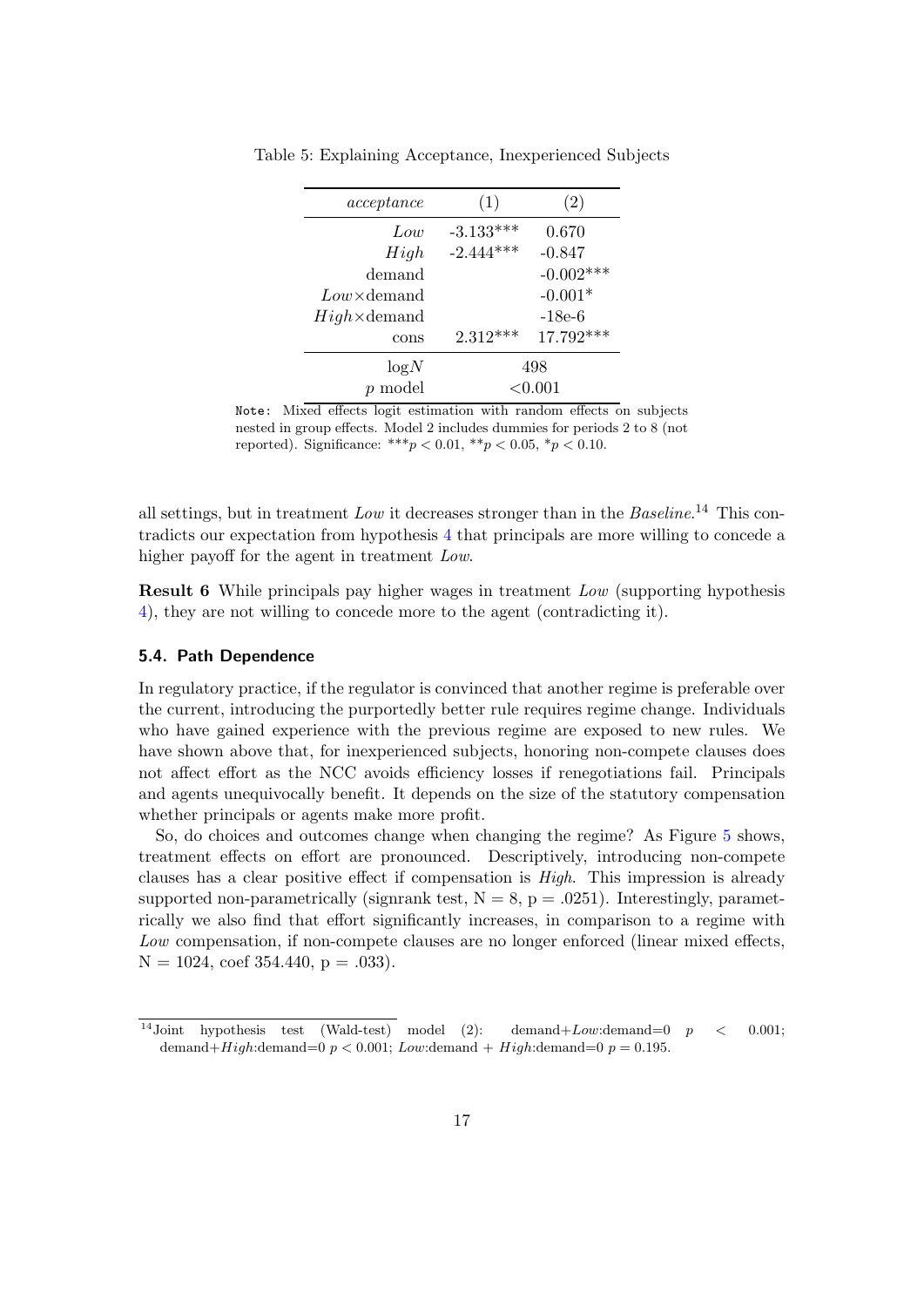

<span id="page-19-1"></span>Figure 5: Effort, over time

Result 7 Introducing the enforcement of non-compete clauses increases effort if the compensation paid to agents is high. Abolishing the enforcement increases effort significantly if compensation was low.

Introducing non-compete clauses is less beneficial for the joint profit of both parties than one might have expected, given the clear positive effect on effort. Nonparametrically, we do not find a significant effect. Even parametrically, we only find a positive effect if compensation is High, and it is only weakly significant (linear mixed effects, N=1024, coef. 824.635, p = .070). By contrast, abolishing a non-compete regime clearly reduces joint profit, irrespective of the size of the compensation (linear mixed effects,  $N = 1024$ , Low 1381.783,  $p = .002$ ; High 1021.025,  $p = 0.022$ ).

Result 8 Abolishing the enforcement of non-compete clauses reduces the joint profit of principals and agents, irrespective of the size of compensation.

This result is due to the substantial number of disagreements in the Baseline.

## <span id="page-19-0"></span>6. Conclusion

In this paper, we report first experimental results from introducing non-compete clauses to a stylized principal-agent model with probabilistic returns to non-contractible effort. Our main interest centers on the question how working efforts are affected by such non compete convenances in labor contracts, which allow employers to restrict the employee's freedom to leave the firm and compete with her former employer.

Our results show that working efforts are not affected by the presence of such clauses. We compare two treatments, one where statuary compensation for implementing a noncompete clause is High and one where it is Low, to a Baseline scenario without such a clause. Contrary to theoretical predictions, effort does not differ significantly between the three settings. This even holds if only a small compensation is paid to agents. In this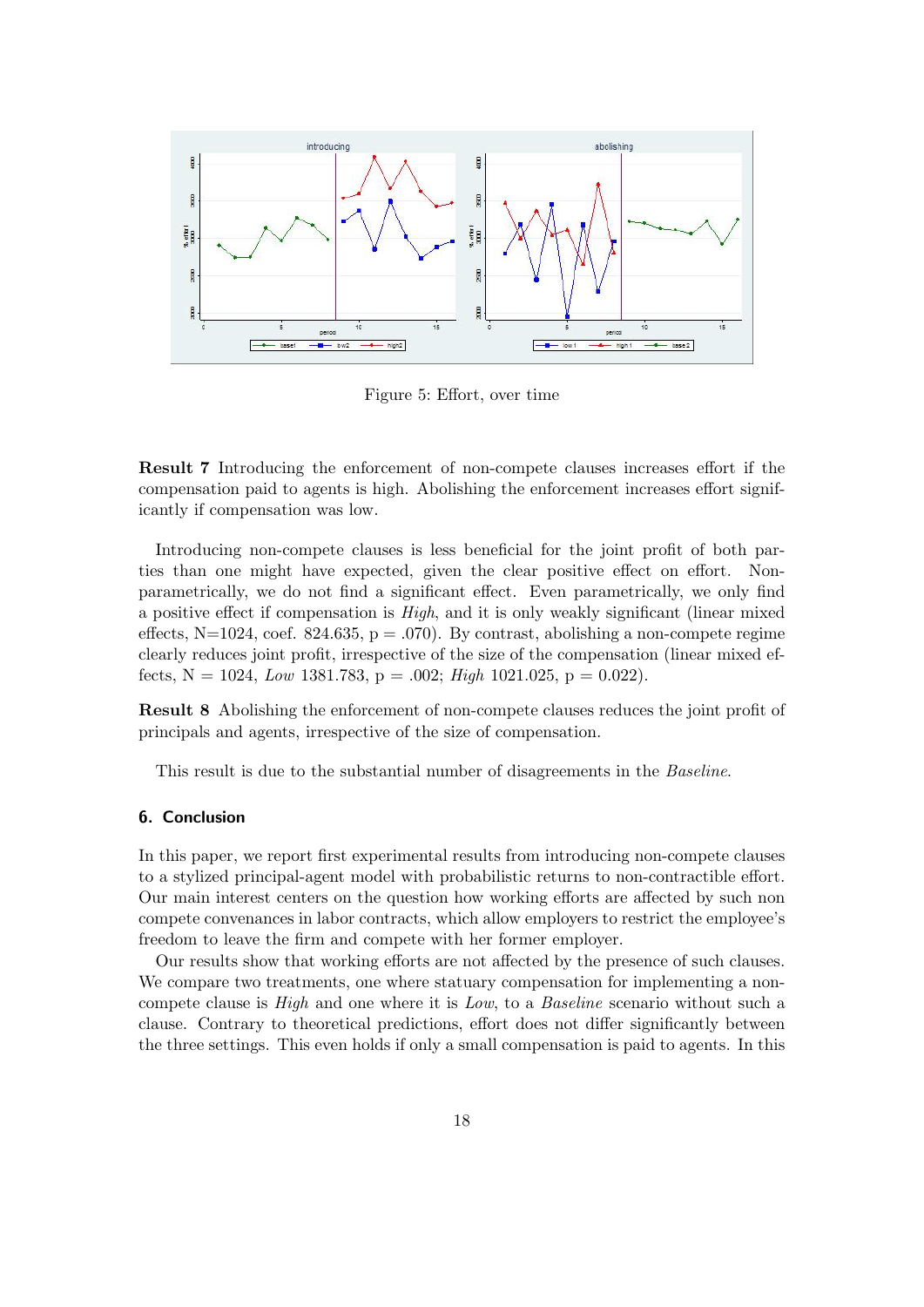situation, standard theory predicts a dramatic reduction of effort. In the experiment, inexperienced principals prevent this by voluntarily paying a substantial wage to insure their agent against the risk of project failure, and to induce higher effort. Agents in turn reciprocate higher wages with more effort. In other words, employer and employee manage to overcome the lack of incentives inherent to the Low compensation by other means. Newly introducing non-compete clauses does not reduce employee effort, even if statutory compensation is low.

While efforts do not differ, renegotiations in the *Baseline* often fail, which results in inefficiencies. We modeled these inefficiencies based on the intuition that the dissemination of an innovation to competitors will result in (fiercer) competition and consequently less industry profits. Drawing policy implications from this result, however, is impossible without including the demand side and, more specifically, consumer welfare, something we discuss in more detail below.

We therefore have a clear message. When assessing the pros and cons for non-compete clauses, employee incentives to invest effort should be a minor concern. As long as the statuary compensation is not extremely low, effort is unlikely to be affected as both sides of the labor market find other ways to create incentives. In the real world this result is likely to be stronger as, contrary to our simplified interaction, there are other contractual agreements possible which enhance worker incentives.

Turning to distributional aspects, policy makers need to consider the size of the statuary compensation. While joint profit of principals and agents are not affected, role specific profits are. With inexperienced subjects, honoring non-compete clauses even makes either party better off without reducing the other party's profit. If statutory compensation is low, principals gain and agents do not lose. If statutory compensation is high, agents gain and principals do not lose. With a regime change applied to experienced subjects, the distributional conflict looms larger. By the size of compensation, the legislator decides which side is going to gain from introducing a non-compete regime.

Like in all experimental studies, we had to abstract from many elements of real-life interaction between employers and employees. We already noted in the introduction that our design excludes direct investments by employers. In the experiment only agents invest into the success of the project. The only option for the principal is to pay a wage, and thereby to induce higher effort. In addition, interaction is anonymous and ad hoc, and participants are rematched every period. Employees are merely assigned to their employer. There is no labor market and hence no potentially adverse effect of noncompete clauses on labor mobility. Effort is not laborious, but simply a costly investment. If the project is successful, this simply means that total profit is higher. There is no creation of knowledge, and no personal attachment of workers to the knowledge they have created. Nor are fundamentally new products developed, which might lead to strategic disagreements between employer and employee, and possibly to welfare losses if the new product cannot be marketed through an entrepreneurial spin-off but is shelved [\(Klepper](#page-22-14) [and Thompson,](#page-22-14) [2010\)](#page-22-14). Successful innovation directly translates into higher profit. There is thus no opposite market side, and no market risk. In the Baseline, if negotiations fail, this directly implies a smaller profit for either party, ignoring the possibility for (implicit) collusion in the real world. Finally, in the treatments with non-compete clauses these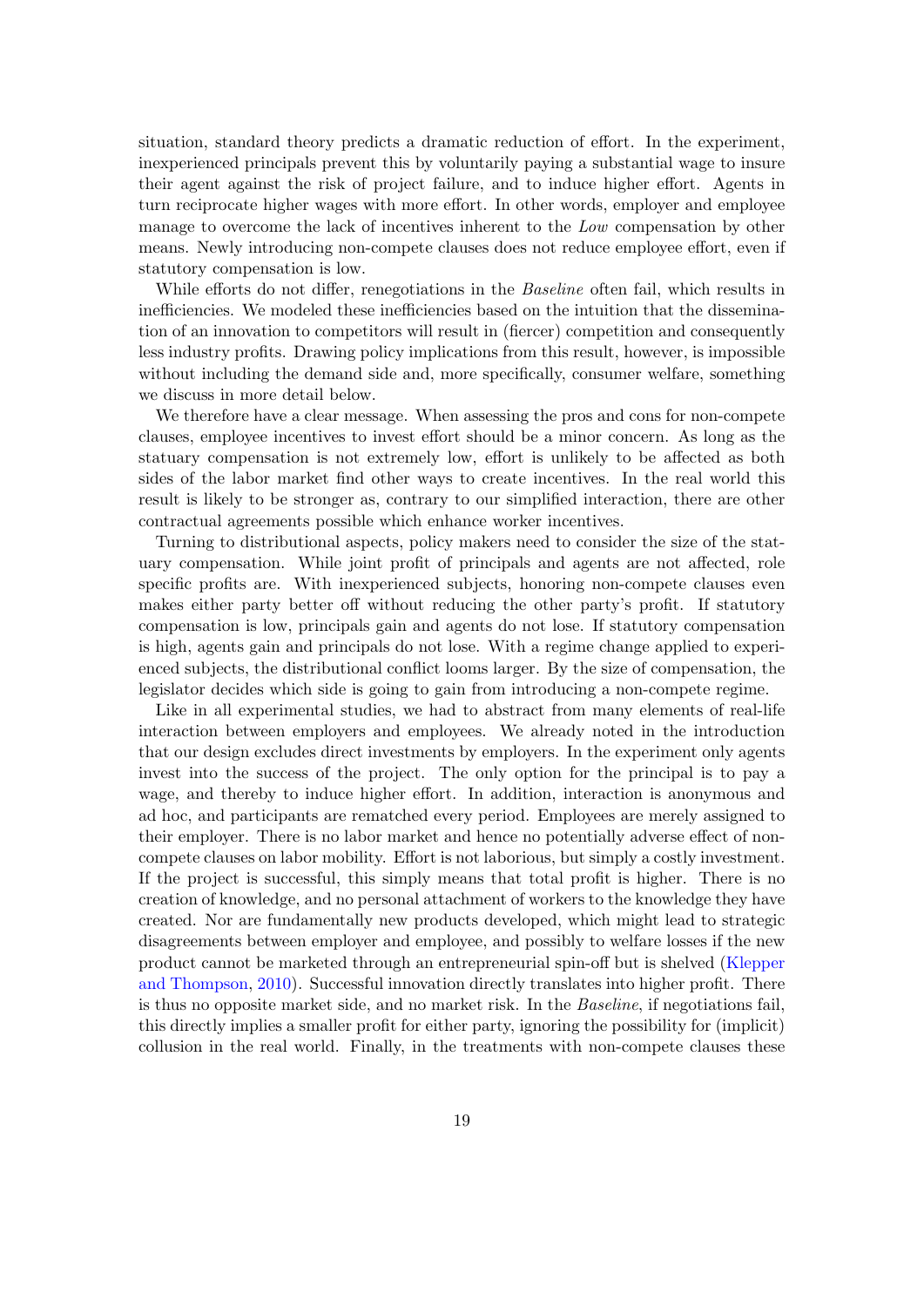are automatically imposed. The principal neither has the possibility to hire without this clause, nor to waive the clause if the project succeeds.

In future work, at least some of these aspects might be translated into additional treatments. Yet we believe that our design captures the essence of the normative problem. Are principal and agent better or worse off if the principal may write a contract that prevents the agent from competing with her if the agent's efforts lead to innovation, or to an extension of the customer base? As it turns out, giving the principal this power never reduces effort, even with experienced subjects. Society may still dislike non-compete clauses. One plausible argument is distributional. Yet our experiment shows that, in line with standard theory, the distributional effects hinge on the size of the statutory compensation, and that there may even be room for a straightforward Pareto improvement. It is also conceivable that the enforcement of non-compete clauses substantially reduces the intensity of competition in individual markets. Another plausible argument only affects innovation, not an extension of the customer base. While effort is not reduced, and therefore innovation is not less likely, successful employees are prevented from leaving the firm, and the new knowledge will spread less rapidly. As originally suggested by [Gilson](#page-22-5) [\(1999\)](#page-22-5), this might have adverse effects on industry evolution if embodied knowledge transfers are substantial. At any rate, given our findings, a key argument against enforcing non-compete clauses is not valid: the agent's effort is not reduced.

## References

- <span id="page-21-3"></span>Belenzon, S. and M. A. Schankerman (2012). Spreading the word: Geography, policy and university knowledge diffusion. The Review of Economics and Statistics EI50. forthcoming.
- <span id="page-21-0"></span>Berg, J., J. Dickhaut, and K. Mc Cabe (1995). Trust, reciprocity, and social history. Games and Economic Behavior 10, 122–142.
- <span id="page-21-5"></span>Brandts, J. and G. Charness (2004). Do labour market conditions affect gift exchange? some experimental evidence. The Economic Journal 114, 684–708.
- <span id="page-21-6"></span>Camerer, C. F. (2003). Behavioral Game Theory - Experiments in Strategic Interaction. Princeton University Press.
- <span id="page-21-4"></span>Charness, G. (2000). Self-serving cheap talk. a test of aumann's conjecture. Games and Economic Behavior 33, 177–194.
- <span id="page-21-1"></span>Cooper, D. J. and J. H. Kagel (2013). Handbook of Experimental Economics, Vol 2, (eds),, Volume 2, Chapter Other-Regarding Preferences: A Selective Survey of Experimental Results. Princeton University Press. mimeo.
- <span id="page-21-2"></span>Fallick, B., C. A. Fleischman, and J. B. Rebitzer (2006). Job-hopping in silicon valley. some evidence concerning the microfoundations of a high-technology cluster. Review of Economics and Statistics 88 (3), 472–481.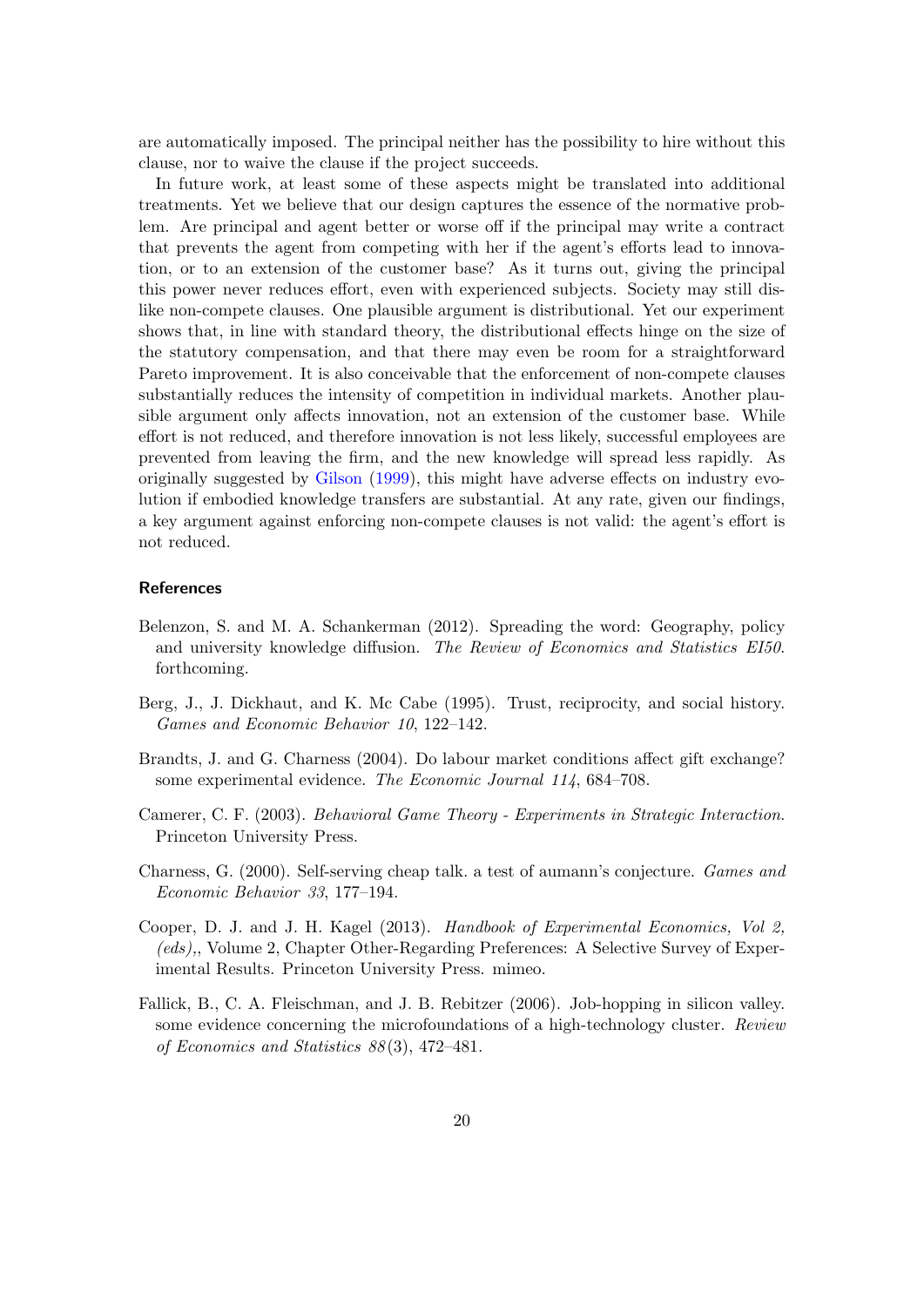- <span id="page-22-4"></span>Fehr, E., G. Kirchsteiger, and A. Riedl (1993). Does fairness prevent market clearing? an experimental investigation. The Quarterly Journal of Economics 108 (2), 437–459.
- <span id="page-22-10"></span>Fischbacher, U. (2007). z-Tree: Zurich toolbox for ready-made economic experiments. Experimental Economics  $10(2)$ , 171–178. The experiment was programmed and conducted with the software z-Tree (Fischbacher 2007).
- <span id="page-22-6"></span>Franco, A. M. and M. F. Mitchell (2008). Covenants not to compete, labor mobility, and industry dynamics. Journal of Economics & Management Strategy  $17(3)$ , 581–606.
- <span id="page-22-2"></span>Garmaise, M. J. (2011). Ties that truly bind: Noncompetition agreements, executive compensation, and firm investment. Journal of Law, Economics, and Organization  $27(2)$ , 376-425.
- <span id="page-22-5"></span>Gilson, R. J. (1999). The legal infrastructure of high technology industrial districts: Silicon valley, route 128, and covenants not to compete. New York University Law Review 74, 575–629.
- <span id="page-22-11"></span>Greiner, B. (2004). An online recruitment system for economic experiments. In K. Kremer and V. Macho (Eds.), Forschung und wissenschaftliches Rechnen 2003, Volume 63 of GWDG Bericht. Göttingen: Gesellschaft für Wissenschaftliche Datenverarbeitung.
- <span id="page-22-0"></span>Ingram, J. D. (2002). Covenants not to compete. Akron Law Review 36, 49–79.
- <span id="page-22-14"></span>Klepper, S. and P. Thompson (2010). Disagreements and intra-industry spinoffs. International Journal of Industrial Organization  $28(5)$ , 526 – 538.
- <span id="page-22-12"></span>Kreps, D. M. and R. Wilson (1982, Jul). Sequential equilibria. *Econometrica*  $50(4)$ , 863–894.
- <span id="page-22-3"></span>Kräkel, M. and D. Sliwka (2009). Should you allow your employee to become your competitor? on noncompete agreements in employment contracts. International Economic Review  $50(1)$ , 117-141.
- <span id="page-22-1"></span>Marx, M., D. Strumsky, and L. Fleming (2009). Mobility, skills, and the michigan non-compete experiment. Management Science 55 (6), 875–889.
- <span id="page-22-9"></span>Montero, M., M. Sefton, and P. Zhang (2008). Enlargement and the balance of power. an experimental study. Social Choice & Welfare 30, 69-87.
- <span id="page-22-8"></span>Samila, S. and O. Sorenson (2011). Noncompete covenants: Incentives to innovate or impediments to growth. *Management Science* 57(3), 425–438.
- <span id="page-22-7"></span>Stuart, T. and O. Sorenson (2003). The geography of opportunity: spatial heterogeneity in founding rates and the performance of biotechnology firms. Research Policy  $32(2)$ ,  $229 - 253.$
- <span id="page-22-13"></span>Tversky, A. and D. Kahneman (1992). Advances in prospect theory: Cumulative representation of uncertainty. Journal of Risk and Uncertainty 5, 297–323. 10.1007/BF00122574.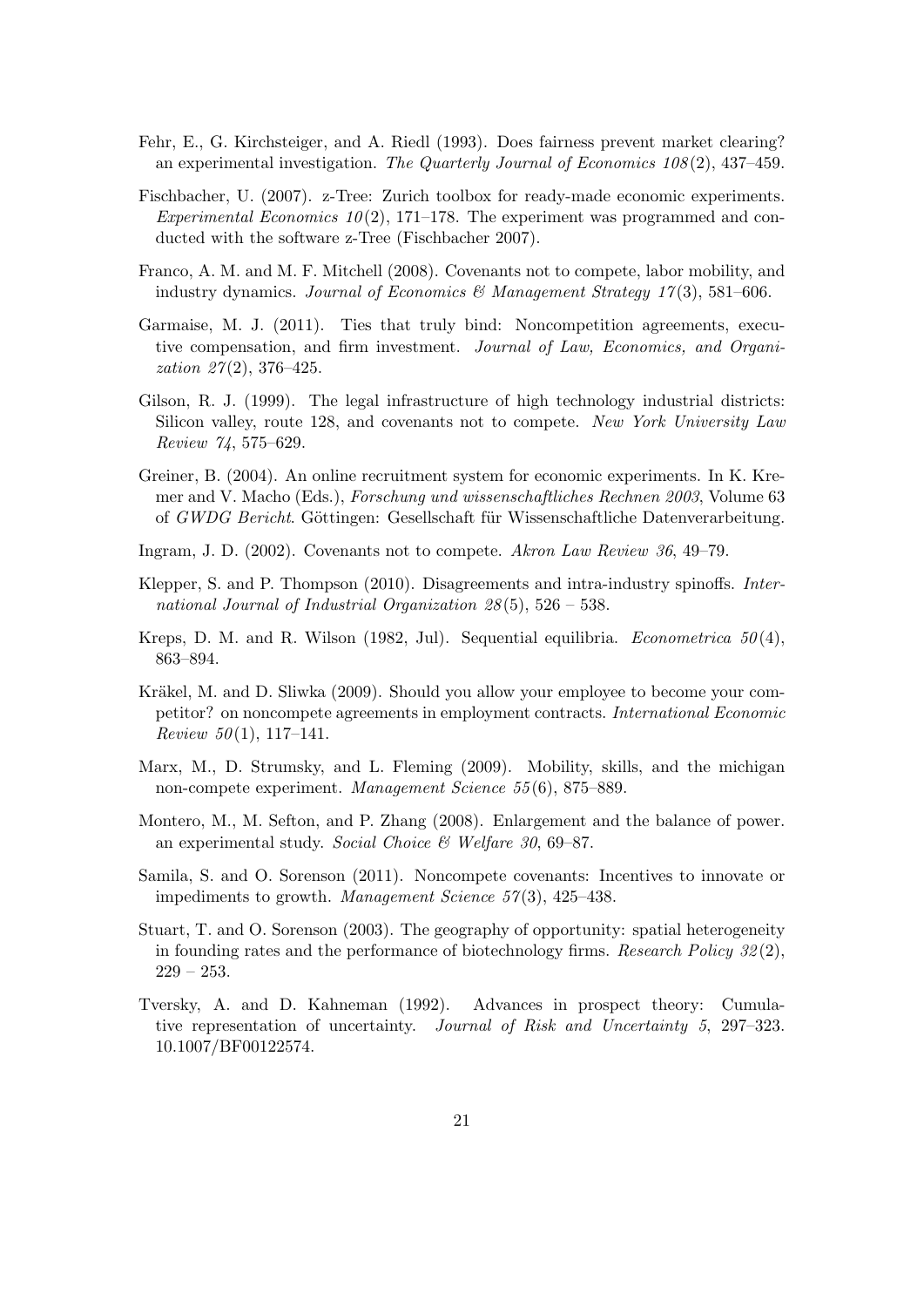<span id="page-23-0"></span>Whitmore, P. J. (1989). Statistical analysis of noncompetition clauses in employment contracts. Journal of Corporation Law 15, 483–533.

#### A. Translation of Instructions

The following is a translation of the German instructions for the sessions in which participants first faced the baseline. Whenever the instructions in the other sessions differed, we indicate this by putting the differing text in parentheses and preceding it by "N-B:".

#### **Instructions**

Welcome! We would ask you please to communicate no longer with the other participants, and to switch off your mobile phone. In the following experiment, you can earn money, which is why we would ask you please to read these instructions very carefully. If anything is unclear to you, please don't call out, but raise your hand and wait for someone to come to you. The instructions are identical for all participants. You shall remain anonymous in this experiment. This means no participant will be told your identity by us.

There are two different roles. Half of the participants make their decisions in role A, while the other half have role B. The roles are randomly assigned at the beginning, and you keep your assigned role throughout the entire experiment. In total, the experiment consists of two sections. Each section, in turn, consists of eight rounds. For each section, you will receive new instructions. How you behave in a round or section has no effect whatsoever on the proceedings in any of the following rounds or sections.

During the experiment, all sums of money will be calculated in Taler. You can earn money in each round - but it is also possible to lose money. How much money you earn depends on your decisions, on the decisions made by the participant assigned to you, and on random draws. In each section, however, only the money earned in one single round is paid out to you: At the end of the experiment, a draw determines which round per section is relevant for the calculation of the payoff of all participants (there is one independent draw per section). For each participant in the experiment, the payoff is calculated from the sums reached in these two rounds that have been drawn. The payoff earned by you in the experiment, in Taler, is converted into  $\epsilon$  at the end of the experiment and paid to you in cash at the rate of 1000 Taler  $= \text{\textsterling}1.40$ .

Further, you will receive the sum of  $\epsilon$ 2.50 for showing up punctually. At the beginning of each section, you will be given a questionnaire with control questions, and an additional  $\in 2.00$  for each questionnaire you have filled in. Should you incur losses during the experiment, these will be subtracted from your other payments. Should you not be in a position to balance your losses from the experiment, you have two options: Either you pay for the difference by working it off (counting the frequency of a letter in a text), or else you pay out of your own pocket.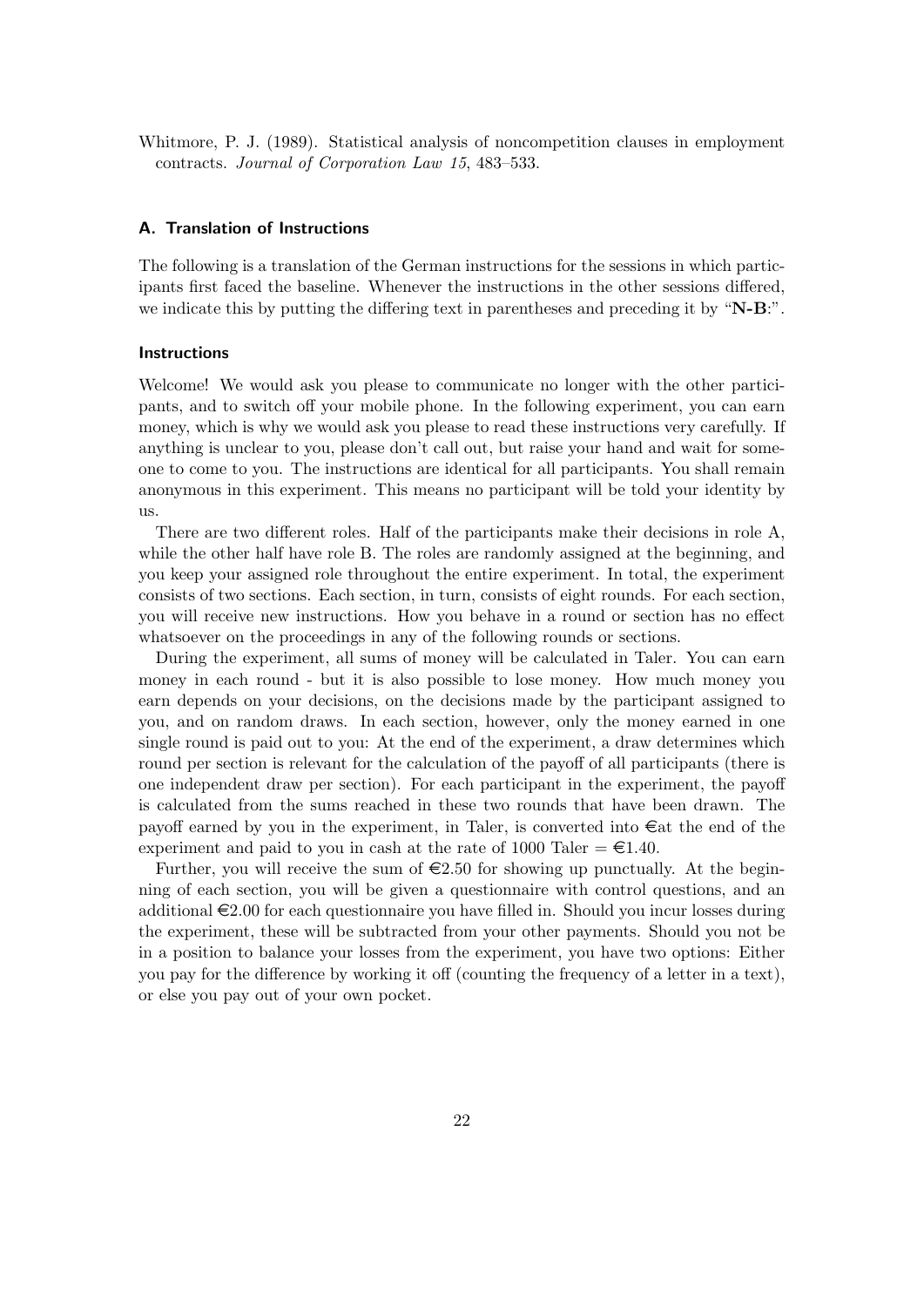#### Part 1

In each of the following eight rounds, you will interact with another participant who will be randomly matched with you in the other role. In this section, you will interact no more than once with anyone.

- 1. A decides on a fixed payment f for B, which can lie anywhere between 0 and 10,000. B definitely receives this fixed payment, regardless of how the round progresses.
- 2. B is told the sum of payment f and decides how much to invest in a project that potentially harbors high winnings. This investment e, which can lie anywhere between 1 and 6,000, costs  $B$  exactly the sum e and is subtracted from  $B$ 's payoff.
- 3. The amount of investment e determines the probability of a project being successful. With probability  $w = \sqrt{e}/100$  it will be successful; with probability  $1 - w = 1 - \sqrt{e}/100$  it will not be successful: The more B invests, the more probable success is (see Figure 1). Only B knows the amount of his or her investment e. Participant A is never informed about it.

In each round, participants A and B successively make the following decisions.

A random draw therefore determines, with probability w, whether the project is successful.

- If the project is not successful, the round ends and A receives:  $4.000 - f$ B receives:  $f - e$
- If the project is successful,  $B$  has the opportunity to demand a further payment  $v$ from A.
	- a)  $B$  determines the demand  $v$  (any sum between 0 and 18,000).
	- b) A is told how much B is demanding and decides whether to accept or decline. The round ends with the following payments:
		- $*$  If participant A accepts participant B's demand v, the round ends as follows:

A receives:  $18,000 - f - v$  B receives:  $f + v - e$ 

- $*$  If participant A declines participant B's demand v, the total payoff from the successful project is reduced, and the round ends as follows: A receives:  $6,000 - f$  B receives:  $6,000 + f - e$
- $(N-B: If$  participant A declines participant B's demand v, the round ends as follows: A receives:  $18,000 - K - f$ 
	- B receives:  $K + f e$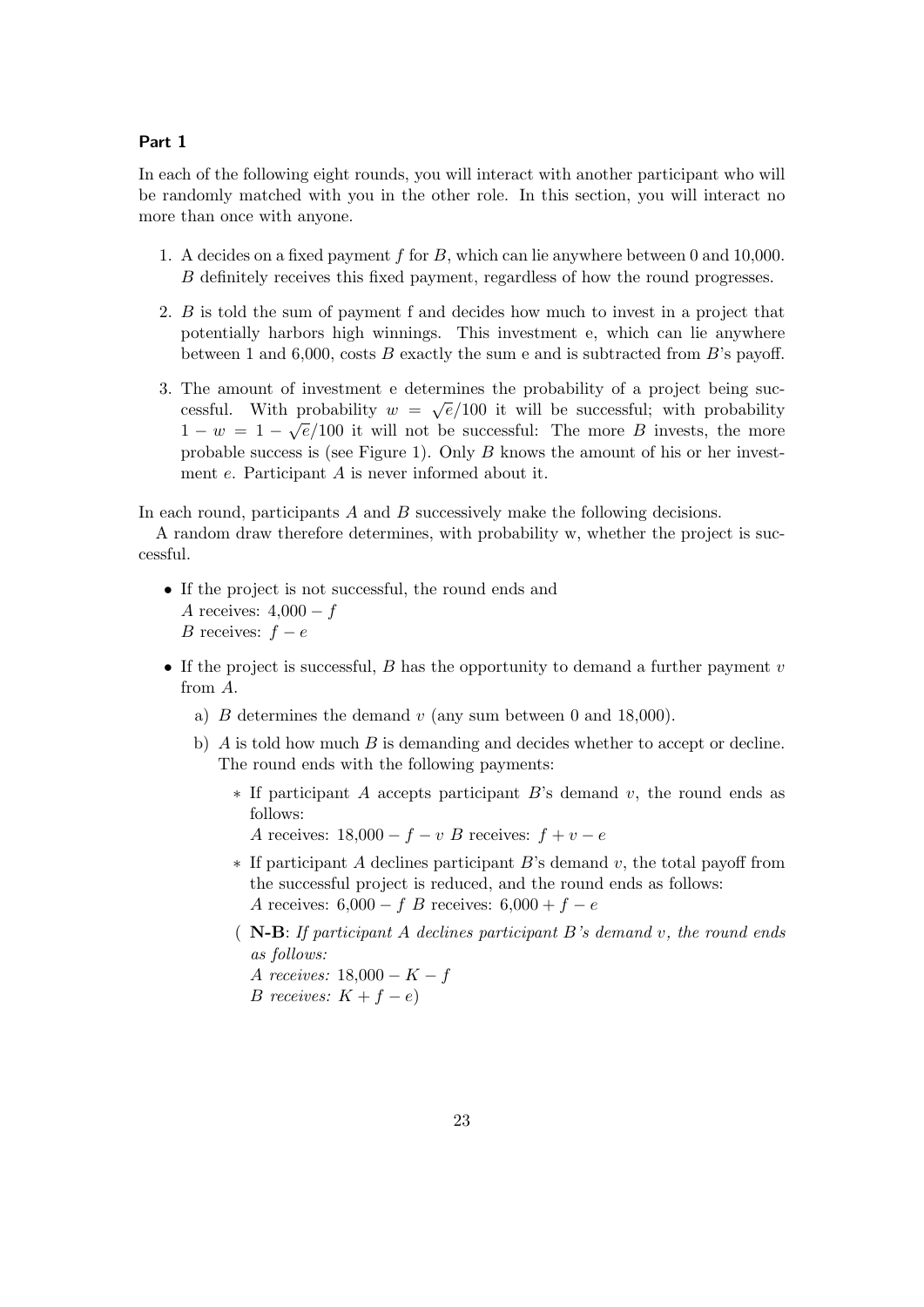(N-B: The sum K is determined at the beginning of a round, and both participants (A and B) are informed about it. This sum can be either 7,000 or 12,000 Taler.)

The diagram in Figure 2 illustrates how a round proceeds.

You will now receive a questionnaire with control questions, which we use to ensure that all participants have understood the instructions. Should you have any questions, you may contact a supervisor at any time. You will receive  $\epsilon$ 2.00 for answering the questionnaire.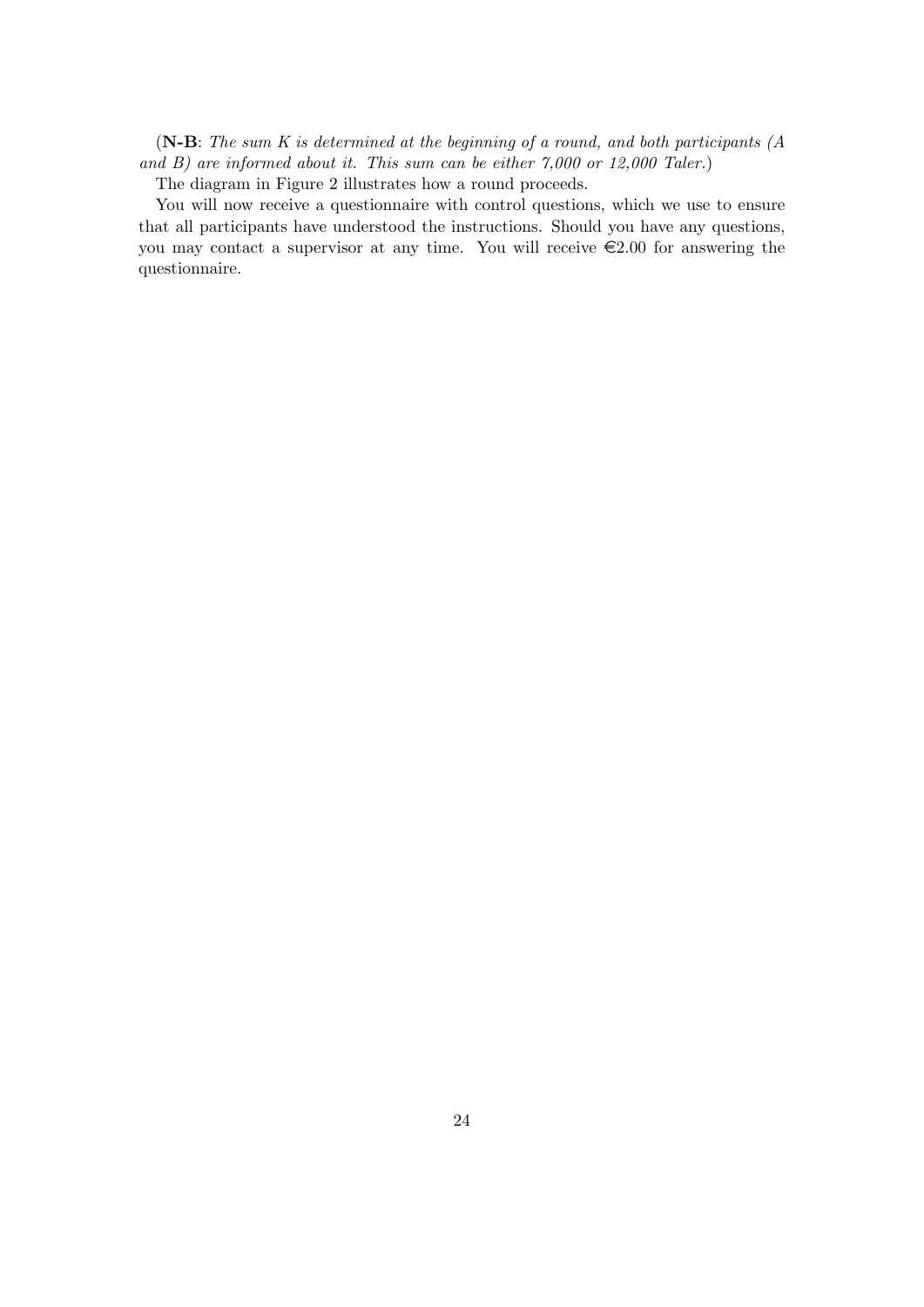Figure 1: Probability w



## Part 2

In each of the following eight rounds, you will interact with another participant who will be randomly matched with you in the other role. In this section, you will interact no more than once with anyone.

In each round, both participants make the same decisions as before. The only difference is that the payoffs change, in case of success and in case of A declining demand  $v:$ 

So, if the project is successful, B once again has the opportunity, as before, to demand a further payment  $v$  from  $A$ :

- a)  $B$  determines the demand  $v$  (any sum between 0 and 18,000).
- b) A is told how much B is demanding and decides whether to accept or decline. The round ends with the following payments:
	- If participant A accepts participant  $B$ 's demand  $v$ , the round ends and A receives:  $18,000 - f - v$ B receives:  $f + v - e$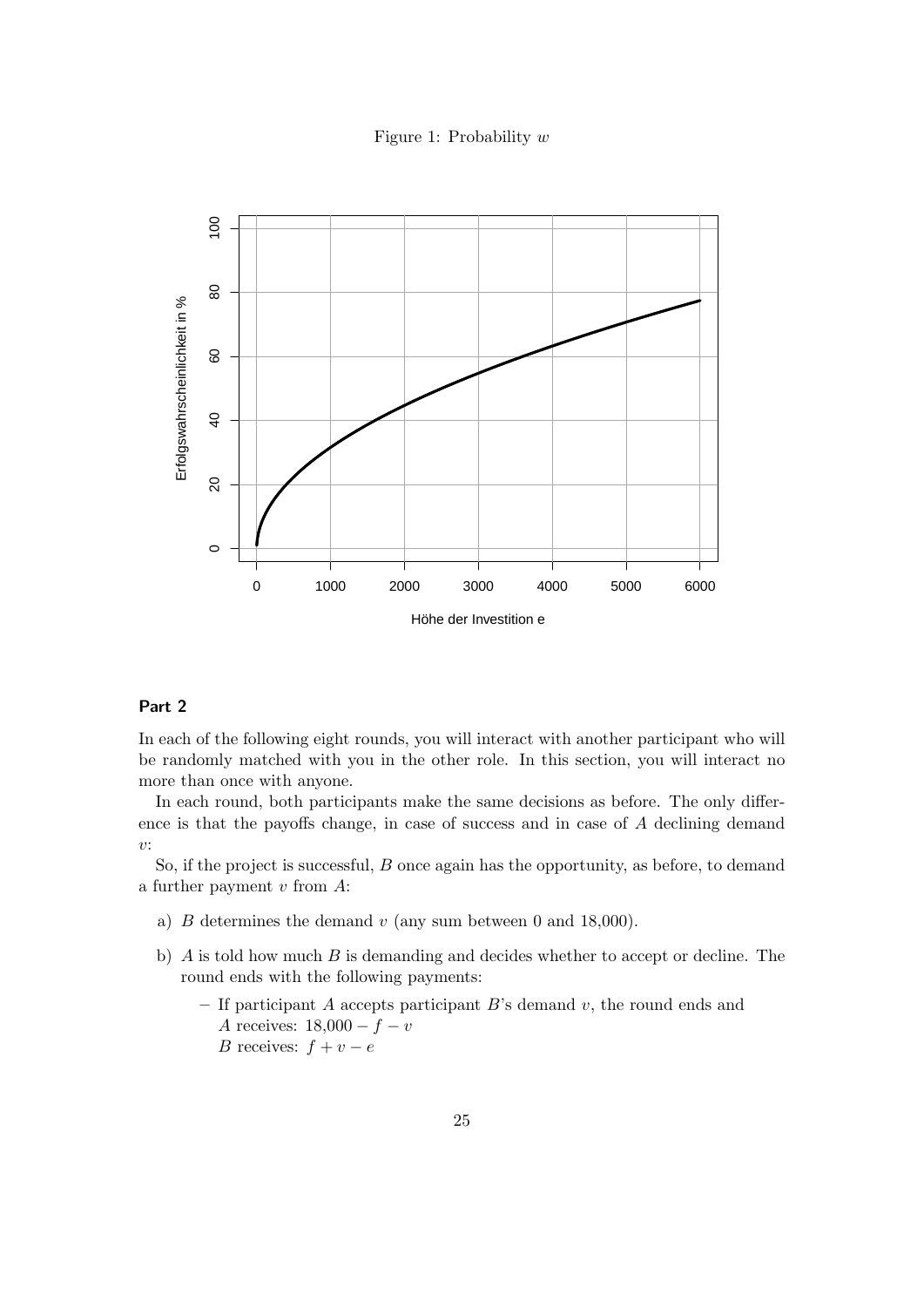## Figure 2: Timeline of a round



(N-B: see Figure 3 below.)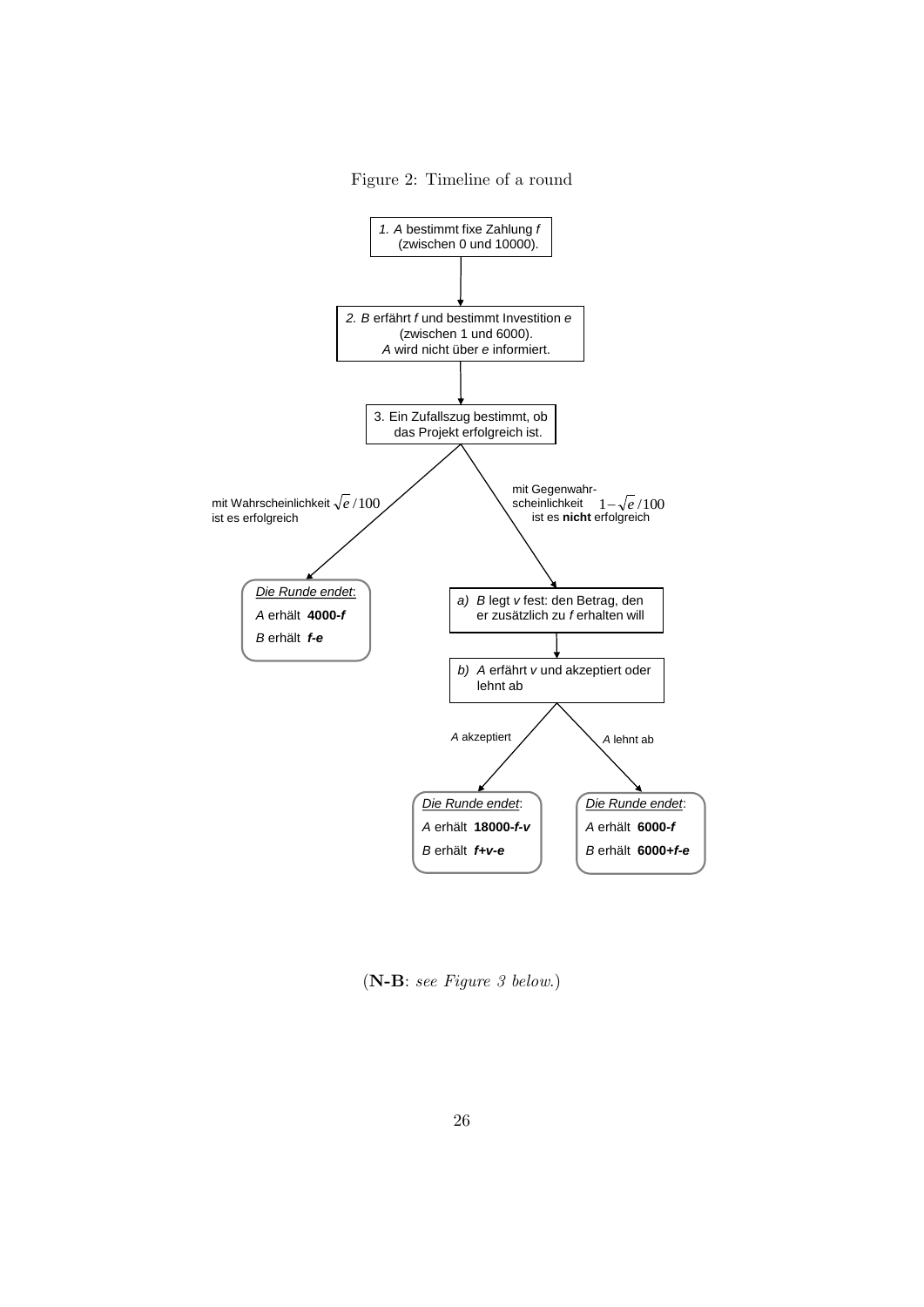- If participant  $A$  declines participant  $B$ 's demand  $v$ , then A receives:  $18,000 - K - f$ B receives:  $K + f - e$
- $(N-B: If$  participant A declines participant B's demand v, the total payoff from the successful project is reduced, and the round ends as follows: A receives: 6.000-f B receives: 6.000+f-e.)

The sum K is determined at the beginning of a round, and both participants (A and B) are informed about it. This sum can be either 7,000 or 12,000 Taler. (N-B: paragraph deleted.)

The timeline in Figure 3 will give you an idea of how a round progresses. You will now receive a questionnaire with control questions, which we use to ensure that all participants have understood the instructions. Should you have any questions, you may contact a supervisor at any time. You will receive  $\epsilon$ 2.00 for answering the questionnaire.